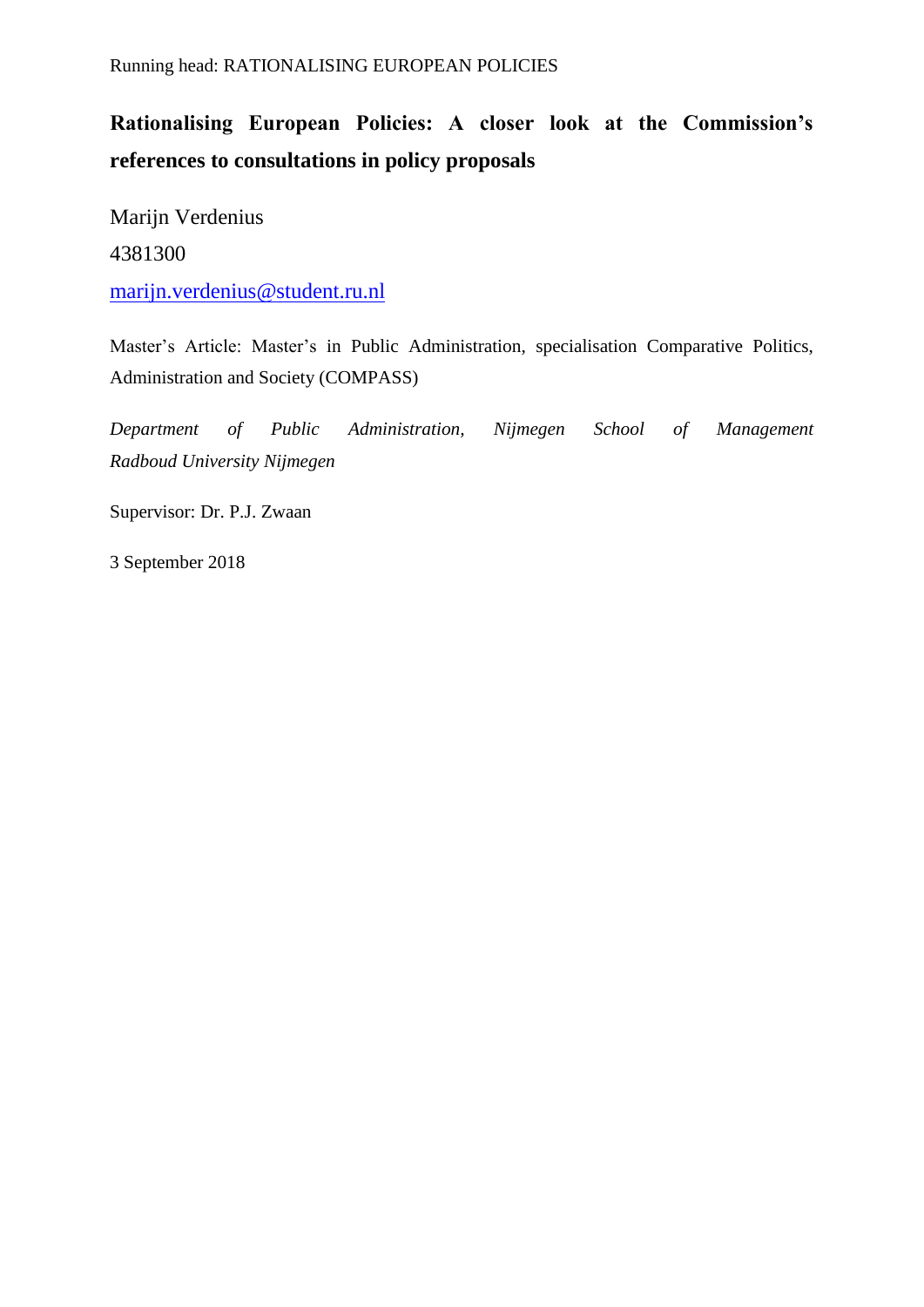# **Rationalising European Policies: A closer look at the Commission's references to consultations in policy proposals**

This paper examines whether there is a pattern in the way the Commission references the consultations that were done in preparation of a policy proposal, especially with regard to a focus on input or output legitimacy. It is determined to what extent the Commission focusses on either of the two based on an analysis of references to consultations in the Explanatory Memoranda of proposals for Directives tabled between 2014 and 2018. A multiple regression model is used to determine if there is a pattern based on indicators for Salience, Settings, and the Type of Proposal. The results show that there is no indication that such a pattern is present in the gathered data. However, further research is recommended based on the data-collection process and previous research.

Keywords: European Commission, consultation, interest groups, expert groups, legitimacy

#### **Introduction**

The European Commission (Commission) is like a spider in the web of European Policy. It makes, adjusts, and monitors it all from its seat in Brussels. And yet, it is like a spider with only six legs: it has a handicap. The Commission is tasked with proposing transnational policies on a broad range of subjects that will cover 28 member states with different legal and political contexts. While at the same time, it is devoid of any direct political input and has a relatively low number of staff (Hartlapp, Metz, & Rauh, 2014; Metz, 2013). To compensate for these handicaps, the Commission has always had close ties with those other institutions – the European Parliament (EP), the Council of Ministers (Council), and national governments – that it relies on in the legislative process and talked to a constellation of other interested parties (e.g. Ballaert, 2015a, 2015b, 2017; Bunea, 2017).

Consultations and continued contact between the institutions and interested parties happen during a range of EU processes (Bunea & Thomson, 2015; Klüver, 2013; Metz, 2013). But perhaps the most visible form of these are the formal consultations used by the Commission in the policy-making process. In these consultations, the Commission reaches out to expert groups, interest groups, and citizens to get input for and feedback on policy proposals. This input and feedback can range from gathering information on the practical side of a policy: will the policy do what it is designed to do? Or the Commission can investigate to what extent these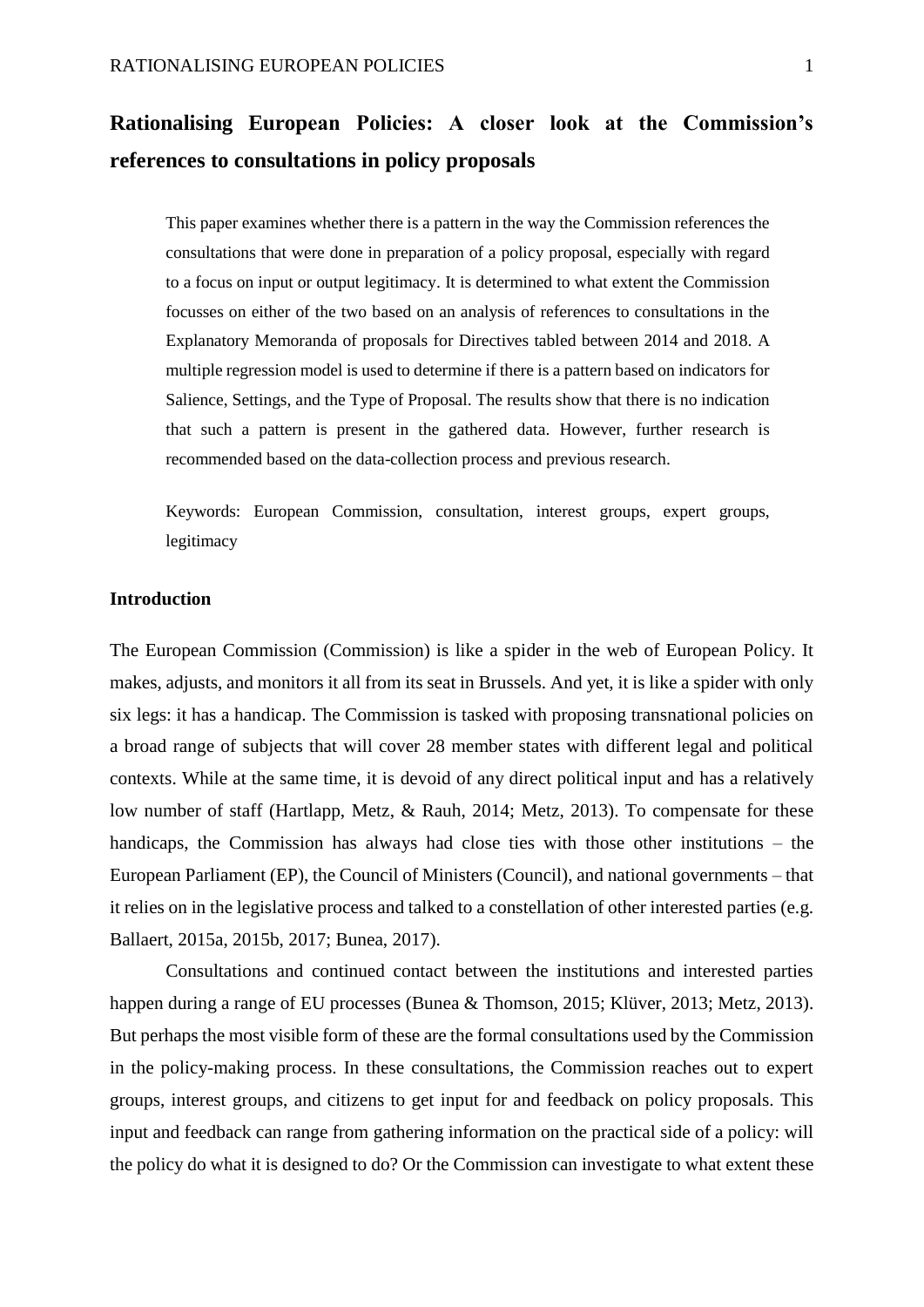policies are favoured by the consulted parties (Ballaert, 2015a, 2015b, 2017; Bunea, 2017; Bunea & Thomson, 2015). The outcomes of consultations then get summarised and are used to make or review policy.

Afterwards, the summaries also accompany the policy proposal on its way through the Commission DGs and other EU institutions (European Commission [EC], 2017). Through this process, the outcome of consultations become part of the rationale for the policy choices made by the Commission in the policy proposal. Moreover, they also provide the Commission with a resource in the policy process. Consultations provide the Commission with legitimacy, making the Commission a notable party in the process (Ballaert, 2015a, 2015b, 2017; Bunea 2017; Bunea & Thomson, 2015; Dawson 2016).

The Commission's legitimacy in the policy process is generally assumed to stem from its position as a neutral party in a big collaboration of countries. The Commission is supposed to focus on the general interest of the EU, of the member states, of its citizens. It tries to find an objective solution to issues and only where it is necessary to have a solution on EU level (Dawson, 2015). This technocratic mandate is complicated by the relatively small number of staff: limited capacity inhibits the amount of work the Commission DGs can put into a policy proposal. The consultations are in that sense a good tool for gathering the information and expertise needed to develop objective policy solutions as well as compensating for a lack of (wo)manpower. In this view, the Commission's legitimacy is thus one based on expertise which the consultations can provide.

Yet, the Commission is no longer believed to be as neutral of an institution as it was 25 years ago (Dawson, 2015). Since the Maastricht treaty, the number of policy areas the Commission is responsible for has expanded substantially. Moreover, the EU has more than doubled in size, and the amount of scrutiny the Commission and its polices are under has also increased. In light of these changes, researchers have started to see a lot of commonalities between the role of the Commission and other political executive institutions (Hartlapp et al., 2014; Metz, 2013; Rauh, 2018). Hartlapp, Metz & Rauh (2014) and Metz (2013) argue that the Commission – and its DGs – has become more active in seeking information, support, and power to be able to forward its agenda and policies. In this way, the consultations have also become a way for the Commission to investigate and gather support for policies which provides a different form of legitimacy (Ballaert, 2015a, 2015b, 2017; Bunea, 2017; Bunea & Thomson, 2015).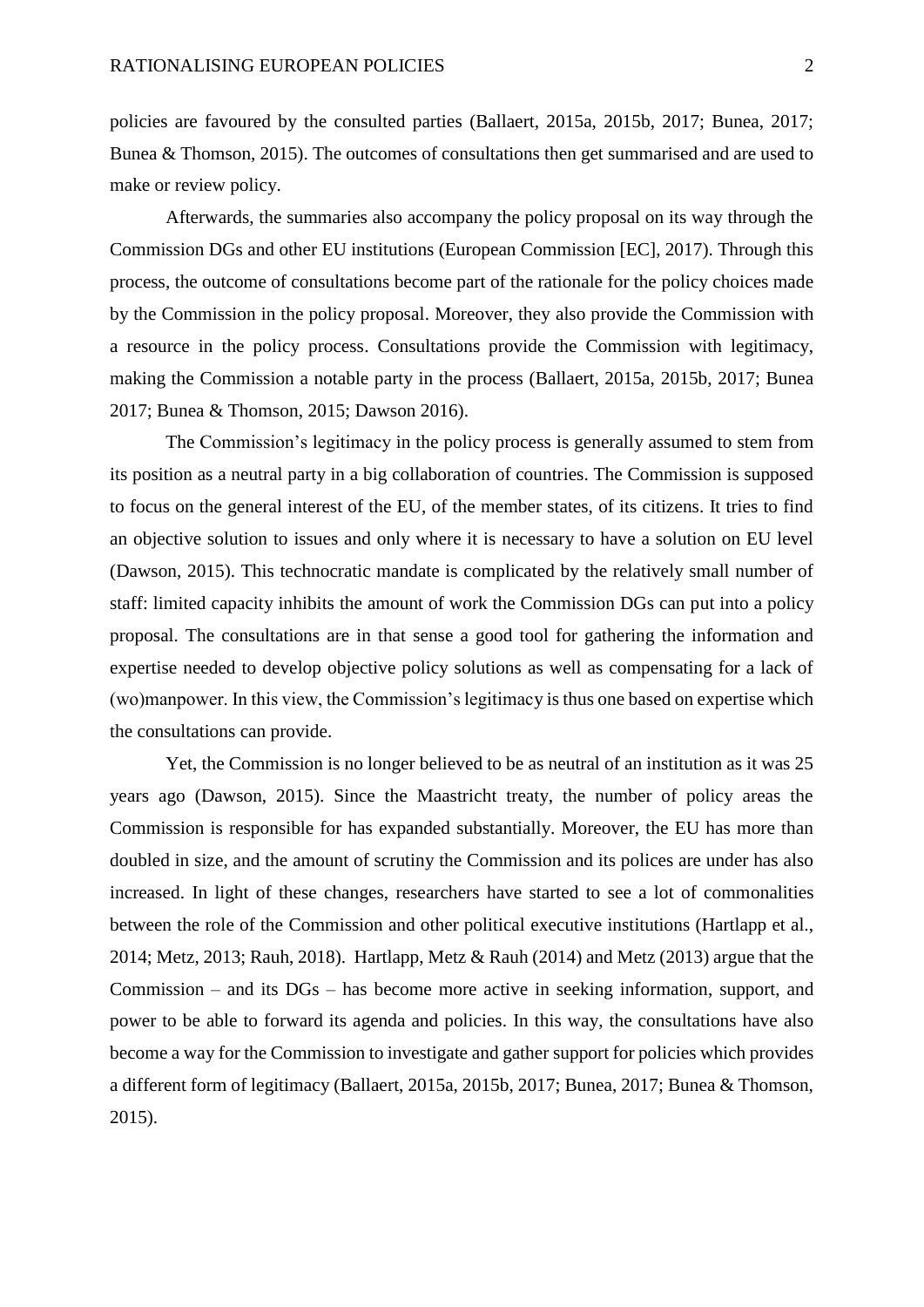Thus far, research into the Commission's consultations has focussed on how the Commission chooses consultation methods and on whether it uses the feedback it receives. These two strands of research have given further insight in the two different kinds of legitimacy that the Commission can depend on when making policy. The Commission can seek legitimacy through support for its choices and proposed policy, or it can seek legitimacy through gathering information and expertise (Dawson, 2015, 2016; Hartlapp et al., 2014; Metz, 2013; Rauh, 2018). I assume that this search for a particular kind of legitimacy is – for now – not fixed and instead that the Commission will try to use either input (support) or output (expertise) legitimacy under different circumstances. In this paper, I aim to uncover if such a pattern exists by looking at how the Commission references to consultations in its policy proposals, and I will try to explain this. Thus, with this paper I answer the following question:

*Is there a pattern in the Commission's reference of consultation in the policy process and what can explain this?* 

To answer this question, I first delve a bit deeper into the procedures governing consultations. After this, I look at the theoretical considerations concerning the legitimacy of the Commission, the consultation procedure, and recent developments on these issues. Based on these, I propose several hypotheses on possible variables that could influence the Commission's way of referencing consultations. Next, I will address the methodology. In the data section, I review the collected data and present the regression model. After which, the results of the model are discussed regarding the hypotheses set out earlier. Consequently, I discuss the implications of these results and further observations made throughout data-collection process. Lastly, I draw some final conclusion based on the results as well as on the process of this research.

Previous research has shown that often enough the Commission DGs cannot or will not follow the recommendations coming from consultations (Bunea, 2017). Consultations are therefore said to be used mainly strategically by the Commission. For example, Ballaert (2015a, 2017) has shown that there are patterns in the Commission's choice of consultation method. The existence of such a pattern showed that the Commission – and its staff – is acutely aware of its (political) environment and adapts its behaviour accordingly. However, if the Commission is using consultations strategically, I would expect not only a pattern in the choice of consultations but also a pattern in how the Commission references to consultations in proposals. This study is the first to looks into this. It aims to discern if the Commission positions itself along the line of input (support) or output (expertise) legitimacy by referring to consultation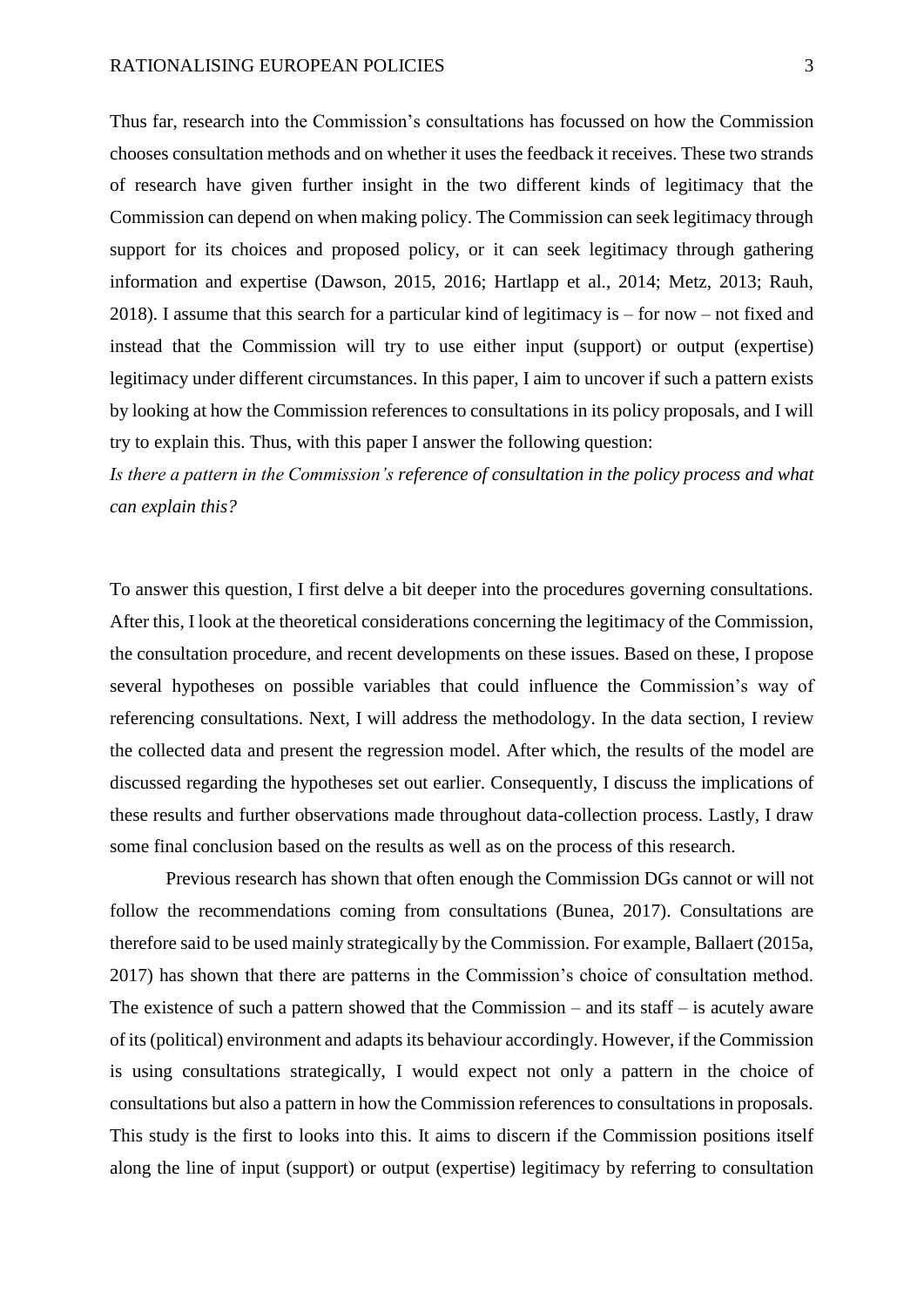and if there may be a pattern to such behaviours. Through this, the paper contributes to the literature on consultation use.

#### **Consultations**

The consultation procedure of the Commission is often considered in discussions on the policymaking process of the Commission. The Commissions and the other institutions consult with different bodies, both governmental and private, at most stages of policy-making and monitoring (Klüver, 2013). However, the most visible and prominent is the consultation procedure used by the Commission during the first stages of the policy process. The Commission uses (handpicked) Expert Groups, approaches Interest Groups, or surveys European citizens to get additional information on the proposal's topic and its current form (Ballaert, 2015a, 2017; Klüver, 2013; Hartlapp, Metz & Rauh, 2014; Metz 2013). This input and feedback can then be used by the Commission to determine the feasibility of policy instruments, the support amongst stakeholders and citizens for the policy, and other potential issues (Ballaert, 2017; Bunea, 2017). This section focusses on explaining the origins of the consultation procedure, after which it will go into more detail about the consultation procedure itself.

#### *Origins*

The Commission is usually considered the executive branch of the EU. It is at the centre of European policy-making and in many ways similar to the executive branch of national governments (Brandsma, Heidbreder, & Mastenbroek, 2016; Hartlapp et al., 2014; Metz, 2013; Wille, 2010). The Commission is responsible for monitoring the implementation and execution of European legislation. Moreover, it mirrors ministries at the national level by having rotating leadership positions – the College of Commissioners – and a permanent administrative staff (EC, 2014; European Union [EU], n.d.-a). The Commission is also the only body that has the right to initiate legislation in most policy areas, and it is only surpassed in that respect by the European Council (EC, 2014; EU, n.d.-a, n.d.-c, n.d.-d; Hartlapp et al. 2014; Metz, 2013). Yet, the Commission's position differs greatly from those of national executives. The leaderships positions are not filled with a group of (in)directly elected representatives. Instead, the president is chosen by the European Council, and the Parliament can approve the whole College of Commissioners (EC, 2014; EU, n.d.-a, n.d.-b). Moreover, the Commission cannot be held accountable in a fashion similar to national executives. Often, national parliaments are able, by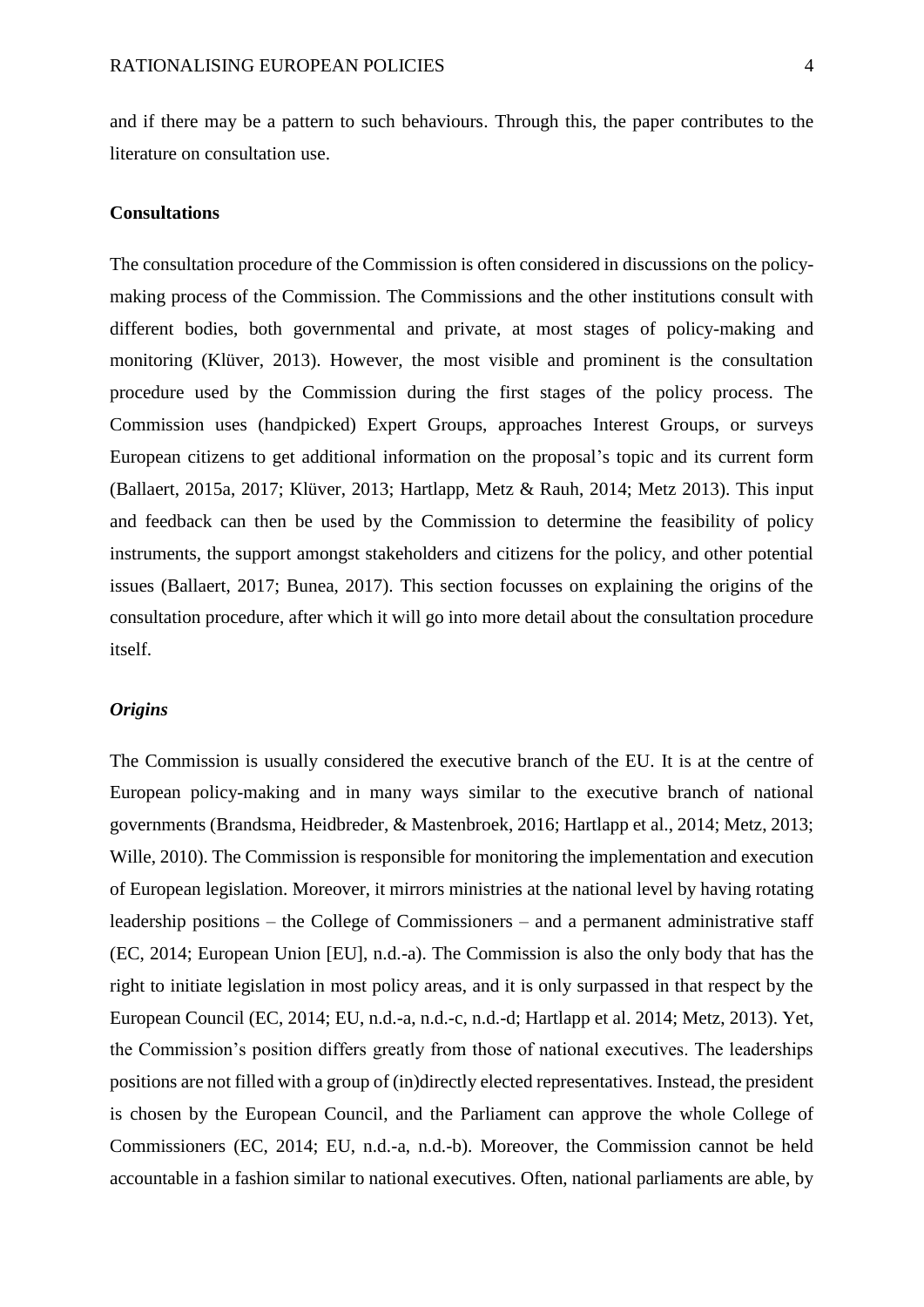a vote of no confidence, to force individual ministers out. The Parliament can only dismiss the entire Commission in such a situation. Even the European Council – the body that chose the president of the Commission – cannot send an individual Commissioner home (EC, 2014; EU, n.d.-b). And lastly, the Commission does not receive the same form of citizen feedback that national executives get, since their appointment is minimally affected by the European elections (Brandsma et al., 2016; Wille, 2010).

The consultation procedure started out as a way of involving (civil) society in the legislative process, and gathering more expertise (Zwaan & Alons, 2015). Consultations had been a policy-making instrument before the 21<sup>st</sup> century, but it was not until the beginning of the 2000s that it started to become widely used and was formalised (Bunea & Thomson, 2015; Quittkat, 2011). The White Paper on Governance from 2001 was the first attempt at formalising the dialogue between the Commission and expert groups, interest groups, and other members of society (Commission of the European Communities [CEC], 2001; Hartlapp et al., 2014; Metz, 2013; Quittkat, 2011; Zwaan & Alons, 2015). A decade later, the Transparency Register was established; in light of transparency the Commission decided to keep a record of all interest groups and organisations that interact with the EU. The Commission also started to use Online Consultations, which were made possible with the technological advances of the  $21<sup>st</sup>$  century. The objective was to create more dialogue as well as more transparency in the consultation procedure (Brandsma et al., 2016; Bunea, 2017; Quittkat, 2011).

More recently, the Juncker Commission proposed a new set of principles and guidelines that aims at formalising processes such as the consultation procedure further. Furthermore, its goals include creating more openness and transparency about such procedures (EC, n.d.-a). The Better Regulation initiative was presented in 2015 by Frans Timmermans, who described it as "measures which will open up the EU's decision-making process, allowing for more transparency and scrutiny, and providing more opportunities for people to give their views" (cited in EC, 2015a, para 1). It is a complete set of measures that aim at both improving the process of making and proposing new legislation as well as evaluating previously adopted legislation to a new standard (EC, 2015b). With regard to consultations, their specific goals are to strengthen the consultation procedure so that they "are of a high quality and transparent, reach all relevant stakeholders and target the evidence needed to make sound decisions" (EC, 2015b, p. 4).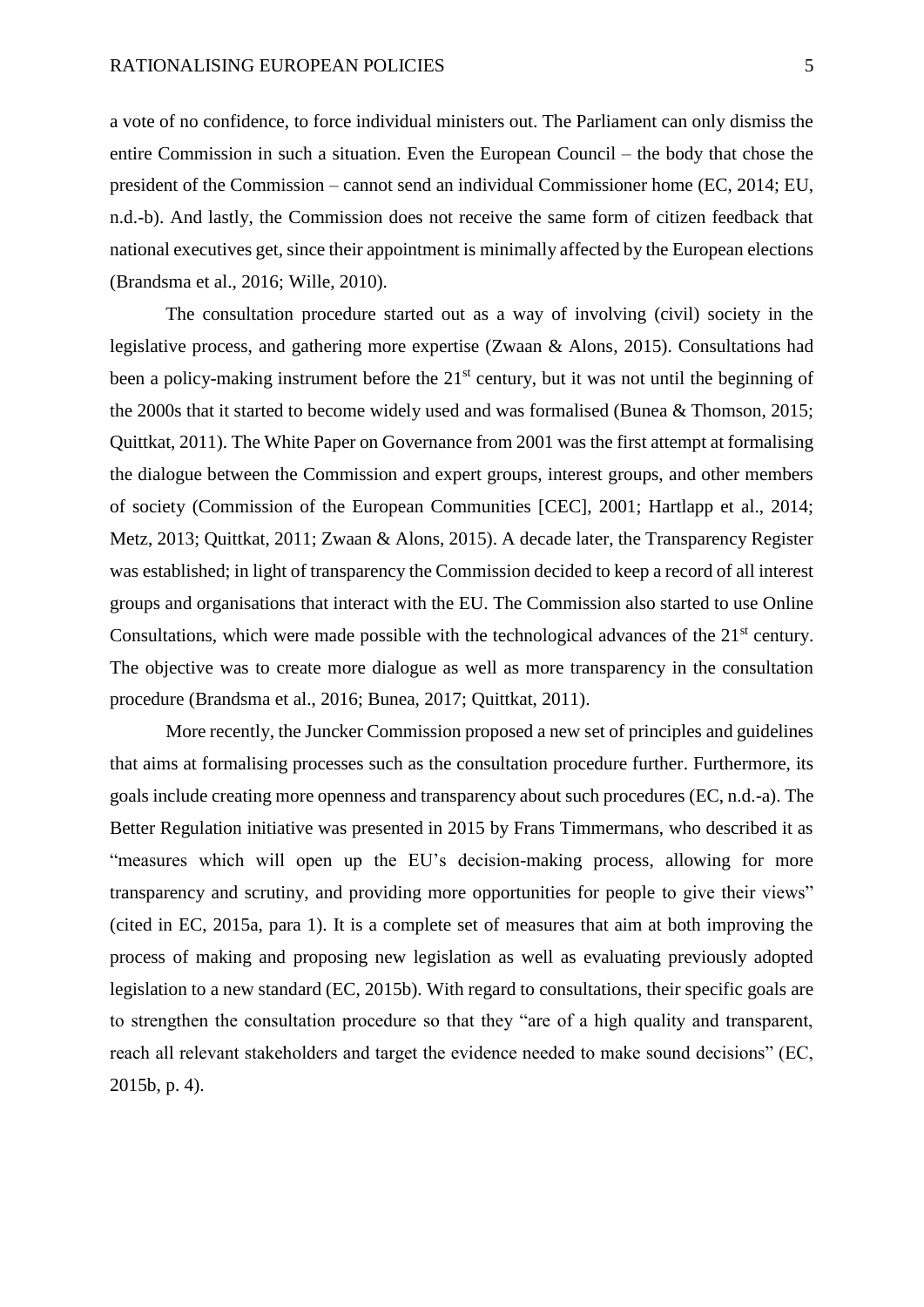#### *The Consultation Procedure*

The procedural reforms of the last two decades have led to clear guidelines for the Commission staff. As part of the Better Regulation initiative, the Commission has published a toolbox online that outlines the steps that staff must adhere to. Stakeholders can still be consulted throughout the entire policy process, however formal stakeholder consultations are required for all major (policy) initiatives and evaluations unless it is exempt in the early stages (EC, 2017, n.d.-b, n.d. f). According to the Commission guidelines and toolbox, there are three stages in the consultation procedure. First, the Commission staff must determine a consultation strategy which should be published internally and in the policy roadmap and/or inception Impact Assessment (EC, 2017, n.d.-b, n.d.-c). As part of this strategy, the staff must determine the objectives, identify relevant stakeholders, consider the consultation instruments, and publish this information internally (EC, 2017, n.d.-c). The second step is conducting the consultations after approval from the Inter-service Steering Group (ISSG). This includes working out the consultation method, gathering and publishing the results internally, and publishing feedback on the results to observe transparency (EC, 2017, n.d.-d). The last step is informing the policymaking process from the results of the consultations. The main conclusions and feedback should be summarised in a stand-alone synopsis report or should be added to other policy-making documents such as the Impact Assessment. These documents will then be reviewed in the further discussions of the policy initiative.

A final summary – explaining what the Commission has (not) taken into account from the consultations – will also be added to the Explanatory Memoranda of the legislative policy proposals (EC, 2017, n.d.-e). An Explanatory Memorandum should specifically include reasons why certain options from consultations were discarded. Furthermore, it should link the input received in consultations to "any other element that justifies and explains the options proposed by the Commission" (EC, n.d.-e, p. 436).

#### **Theoretical Framework**

In this section I discuss the research that has been done into the (use of) consultations. First, I review the ways consultations can contribute to the legitimacy of the Commission: they can be a tool for output legitimacy or for input legitimacy. Consequently, I review research into the conditions under which consultations happen. Lastly, I present the definitions and expectations for my research.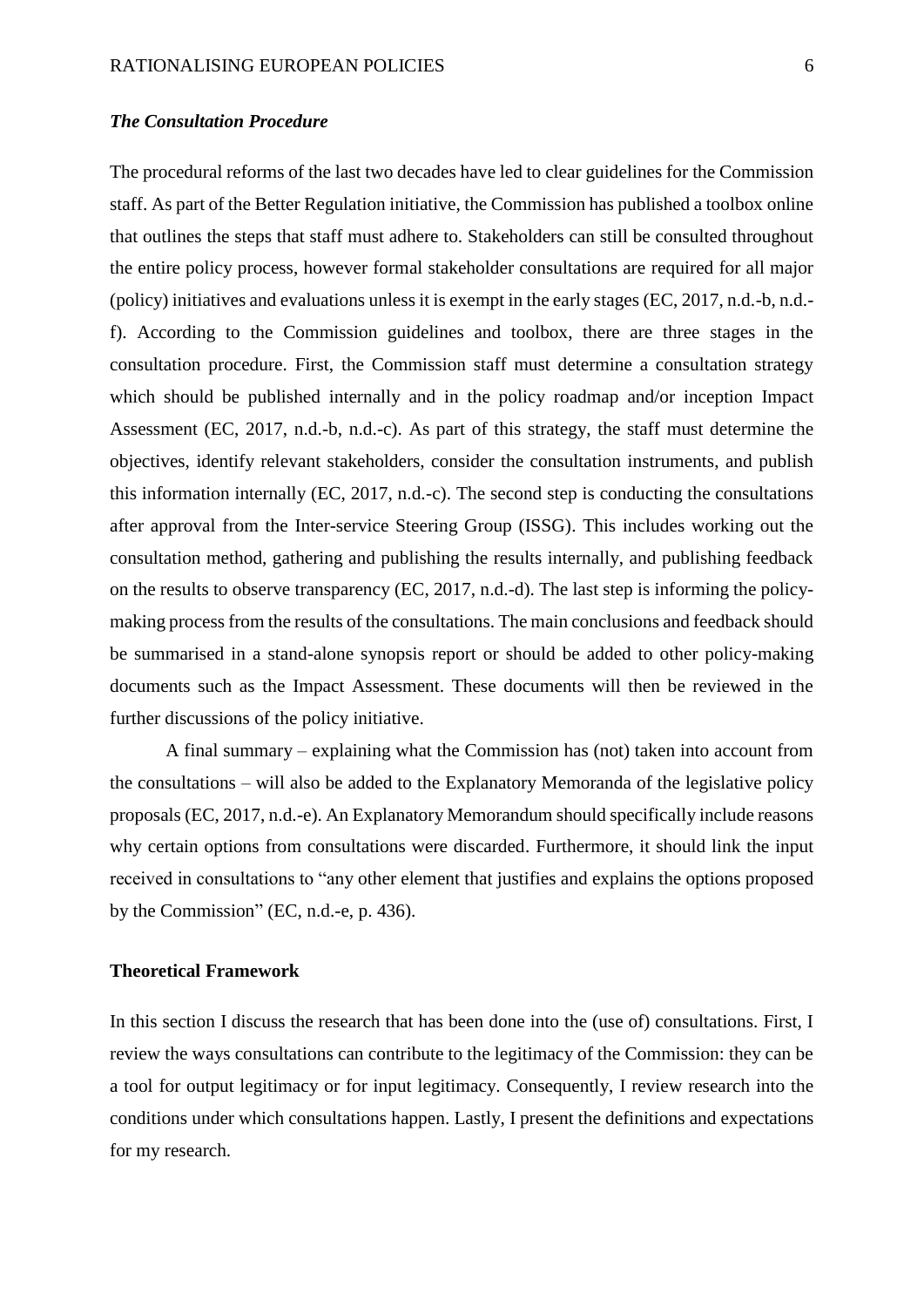## *A Tool for Output Legitimacy*

The first main view on the use of consultations by the Commission is that it can contribute to the professionalism and output legitimacy of the Commission. The Commission's status as a neutral institution dictate that it gathers information and expertise to come to an objective solution. The origins of this perception date back to the Commission's predecessor: the High Authority of the European Coal and Steel Community (ECSC) (Hartlapp, Metz, & Rauh, 2014; Metz, 2013; Wille 2010). The High Authority, as a neutral institution, was supposed to steer the ECSC and its members in the direction set out in the treaties (Dawson, 2015; Wille, 2010). To this day, the Commission's policy-making is supposed to be based on a similar 'neutral' approach (EC, 2014). This has resulted in the Commission being attributed the reputation of being a technocratic body rather than a political one (Brandsma, Heidbreder, & Mastenbroek, 2016; Bunea, 2017; Dawson, 2016; Hartlapp et al., 2014; Metz, 2013; Rauh, 2018; Voorst & Zwaan, 2018; Wille, 2010).

The Commission can use consultations to (unofficially) claim output legitimacy. First, if the Commission is a technocratic institution, then consultations can be seen as a way to provide the Commission with objective feedback on policy proposals and policy alternatives (Hartlapp et al., 2014; Metz, 2013). Second, since the EU has grown and the responsibilities of the Commission with it, the Commission requires more diverse expertise. The consultations can provide a form of policy expertise that the Commission does not have. Third, this need for finding outside expertise is fuelled by the relatively small number of Commission staff. Consultations provide a way for the Commission of dealing with this in an a-political manner (Ballaert, 2015a, 2017; Klüver, 2013).

## *A Tool for Input Legitimacy*

The other side of this coin is input legitimacy. The Commission and the EU have changed since the time of the ECSC, so there is the view that instead consultations contribute to the Commission gaining support for its policies (Bunea, 2017; Dawson, 2016; Hartlapp et al., 2014; Metz, 2013; Rauh, 2018; Voorst & Zwaan, 2018). The expanding nature of the EU has convoluted the once straight forward objectives of the Commission and the policy process. Political choices have become inevitable because of the increase in responsibilities (Brandsma et al., 2016; Ballaert, 2015a, 2015b, 2017; Bunea, 2017; Dawson, 2016; Hartlapp et al., 2014; Metz, 2013; Rauh, 2018; Voorst & Zwaan, 2018; Wille, 2010). This means that the Commission is also starting to rely on a political form of legitimacy: input legitimacy. Input legitimacy is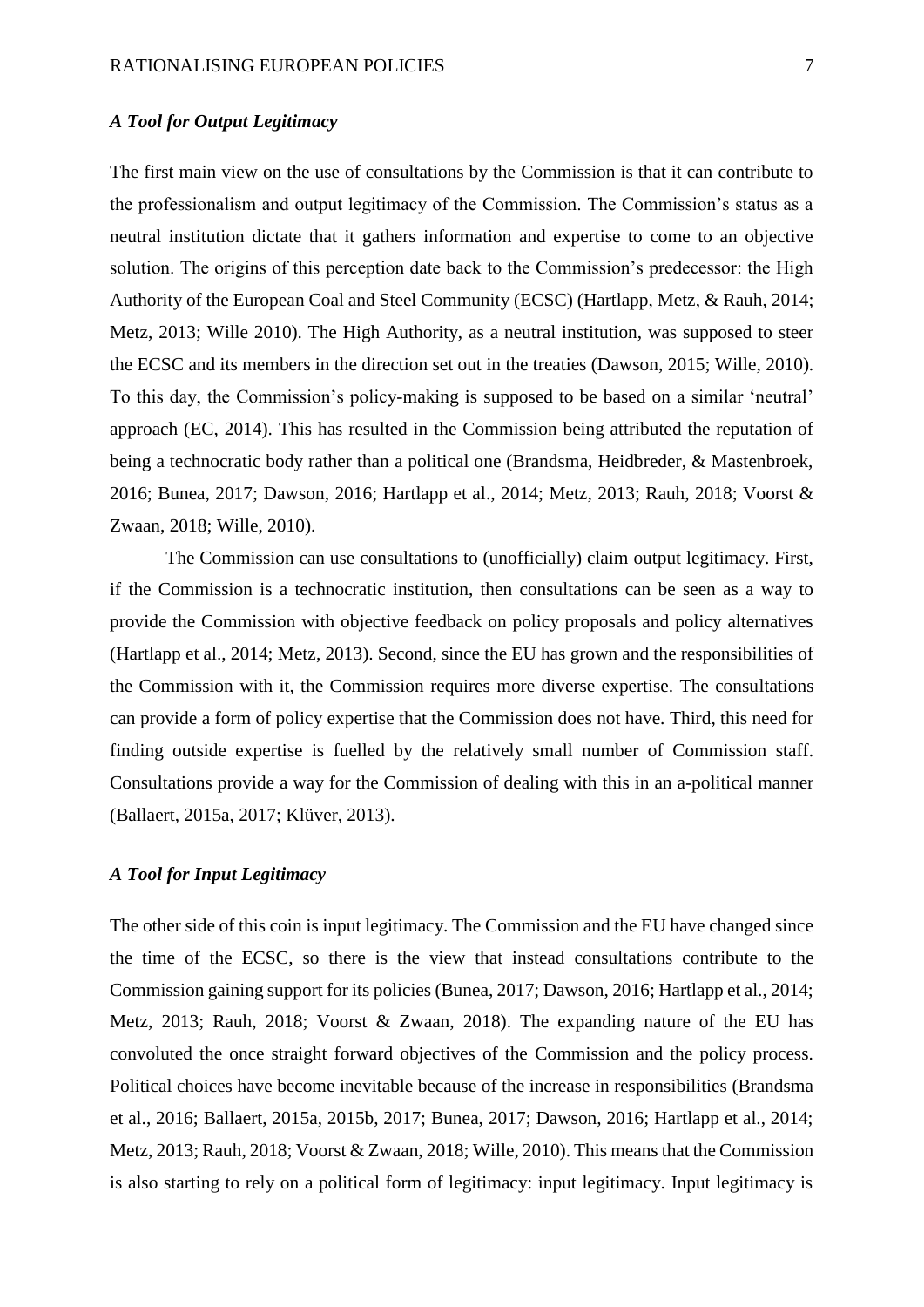based on how responsive the EU – the Commission – is to citizen's opinions, specifically when citizens get to participate in the policy process (Schmidt, 2013). The view of the Commission as a politicized institution means that it can also make claims of input legitimacy.

However, the Commission is not necessarily equipped with the instruments to gain input legitimacy. It is normally assumed to be gained through measures of democratic input: directly through voting or other ways of being responsive to citizens. The Commission does not have such formal methods of citizen input. This democratic deficit is thus a serious issue when it comes to considering the input legitimacy of the Commission (Bunea, 2017; Hartlapp et al., 2014; Langhof, Lander, & Stretch, 2016; Metz, 2013; Quittkat, 2011). The use of Online Consultations was instigated with the objective of reaching a broader range of stakeholders, including the public at large, as well as making it easier for the Commission to process this input (Bunea, 2017; Quittkat, 2011). Consultations may have become the way for the Commission to gain input legitimacy. By opening up the consultations process, the Commission is able to consider opinions from a wider range of stakeholders and citizens and use these in the policy process.

#### *Using Consultations*

In general, consultations are viewed as part of a broad spectrum of strategies employed by the Commission to advance its own objectives. Hartlapp, Metz & Rauh (2014), Metz (2013), and Rauh (2018) regard all EU bodies to be competence-seeking. In the end, each of the institutions has as its goal to at least keep the same amount of power (competences) or increase it. For the Commission this is in line with a policy-seeking goal: guiding a policy successfully through the EU policy process contributes to the Commission's position in the EU. Consultations are in this context understood as a means for the Commission to create successful polices and thus increase its competences (Hartlapp et al., 2014; Metz, 2013; Rauh, 2018).

Nowadays consultations have become fully integrated in the European policy-making process and have become part of (possible) strategic considerations of the Commission. This has led to a curiosity about the Commission's narrative of consultations; the intention of using consultations a certain way does not guarantee it. Thus, there is much discussion about the actual use of consultations. So far, these discussions can be broadly categorised into two steps: how does the Commission choose consultation instruments and how does the Commission use the results of consultation? I propose a third step in this research: how does the Commission refer to the outcome of consultations?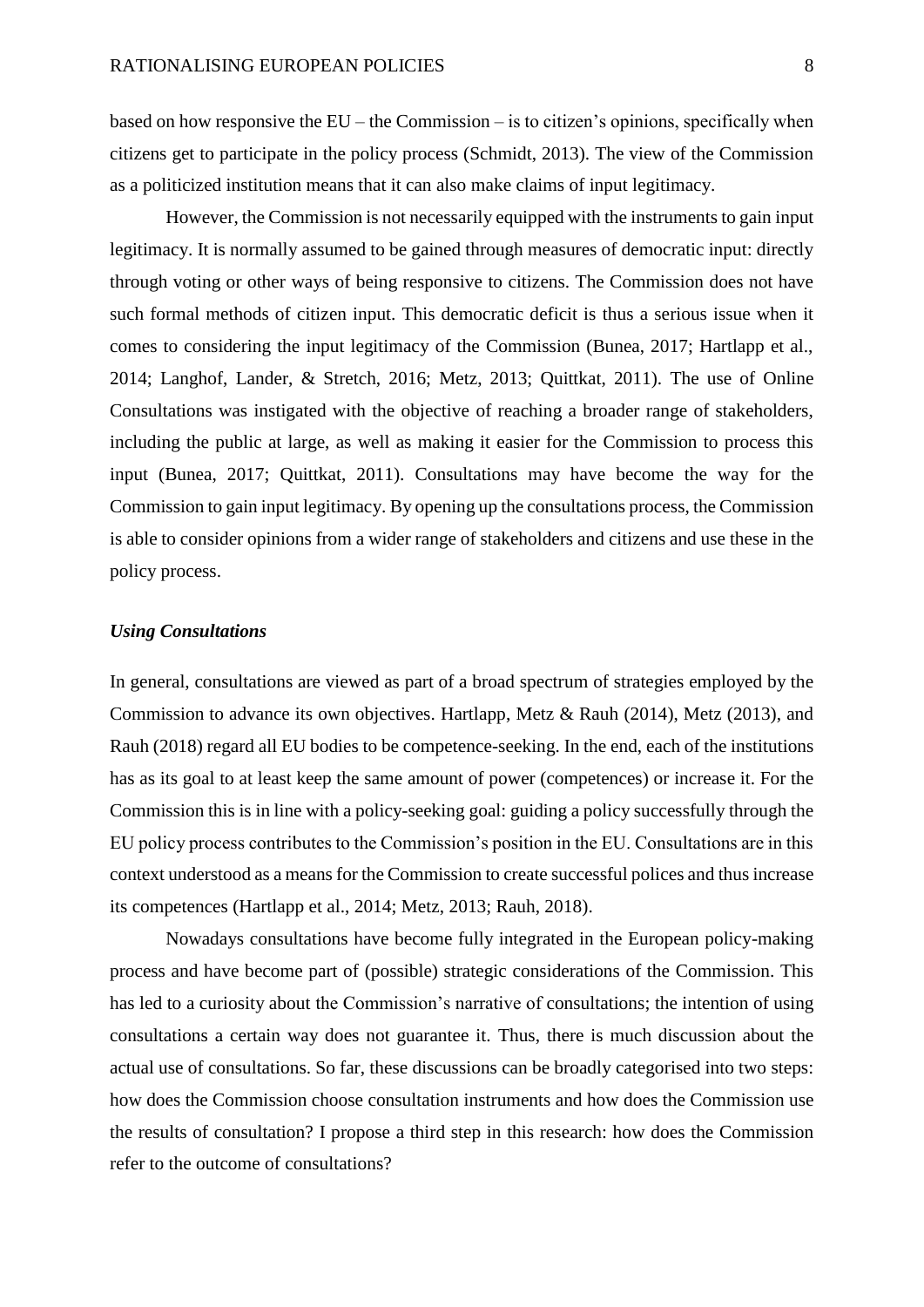#### *Choosing Consultations*

Within this strategic view of the Commission, the choice of using consultation – specifically which consultation instrument – is important. Amongst others, Hartlapp et al. (2014), Klüver (2013), Metz (2013) and Rauh (2018) link the Commission's choice to use consultations to a possible strategic advantage for the Commission. It can be used as a strategy in the Commission's internal policy-making process, but it can also be used to create a strategic position in the European policy-making process. Moreover, Ballaert (2015a, 2017) proposes that the Commission staff makes strategic choices in the kind of consultation instruments it chooses, based on policy characteristics. Different consultation instruments can solve different kinds of capacity-building (output-legitimacy) or legitimacy-seeking (input-legitimacy) deficits. According to Ballaert (2015a, 2017), the Commission staff determines based on policy characteristics, such as salience and complexity, which kind of deficits it faces in the policy process and which choice of consultation instrument would help solve such deficits.

#### *Using the Results*

Besides the actual choice for instruments, research has focussed on what the Commission does with the information gathered in consultations. Indeed, the Commission may have grand intentions or wild plans: if the Commission fails to process the incoming results or handle accordingly, it is of consequence. For example, Quittkat (2011) specifically reviews the consultations instrument of online consultations. She reviews the way the Commission staff deals with the incoming responses and links these results to the questions of legitimacy. Similarly, Bunea (2017) analyses two major open consultations that were issued by the Commission to review their own consultation process. Bunea (2017) concludes from these results that "there is a fundamental tension between this regime's ambition to create inclusive stakeholder participation and its goal of processing stakeholder's feedback in a systematic, scientific manner" (p. 66).

This tension between consultation activities and using the results of them is also reflected in research into the recent Better Regulation initiative and REFIT programmes. The official line is that Better Regulation is a complete set of measures that aim at both improving the policy-making process as well as evaluating previously adopted legislation to a new standard (EC, 2015b). Because of these claims by the Commission, Bunea (2017) and Dawson (2016) see Better Regulation specifically as a strategy to deal with unresponsiveness on the part of the Commission. The Commission can make stronger claims about its policy proposals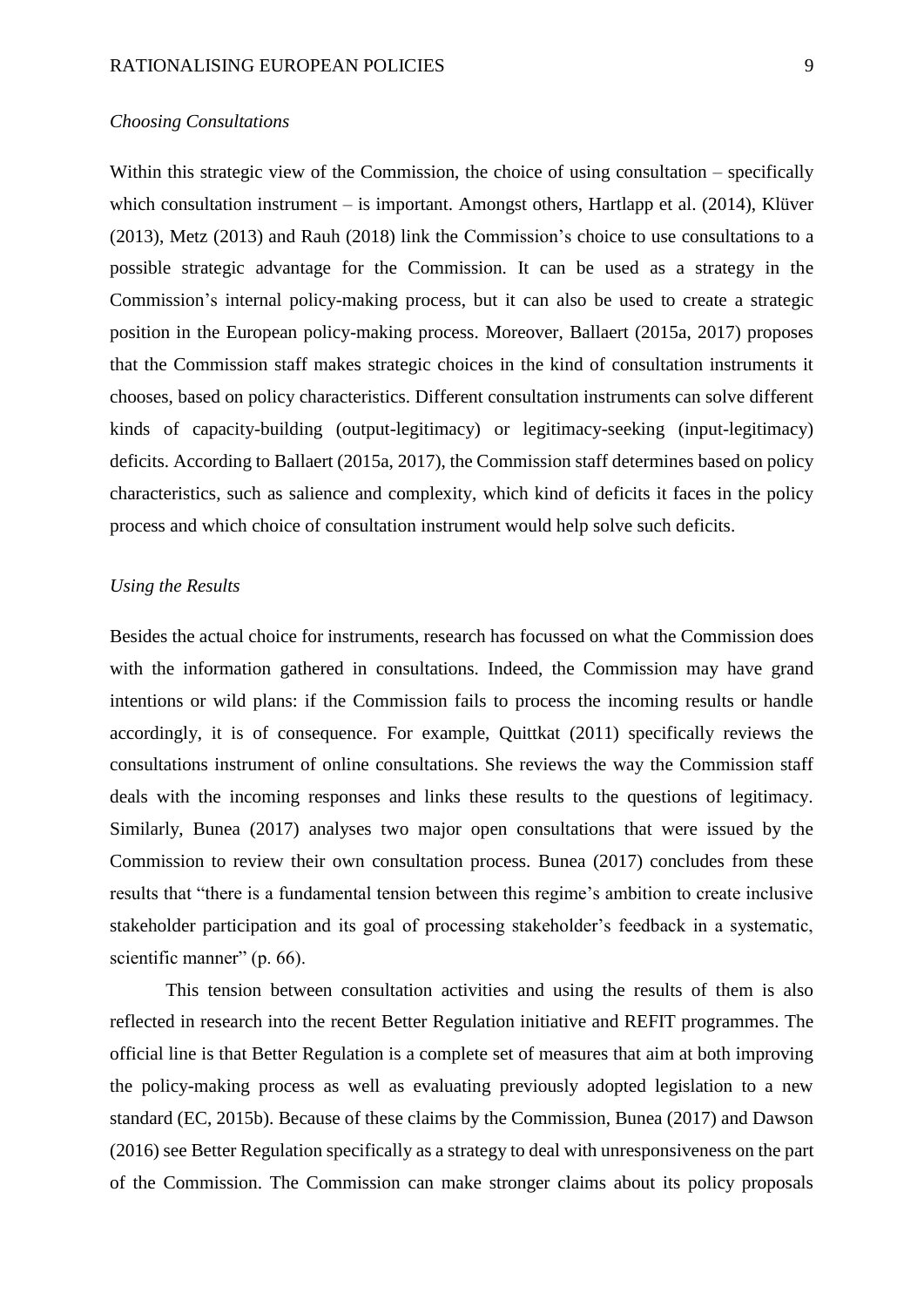because it is being more receptive in the policy-making procedure to stakeholder and citizen input.

#### *Referencing Consultations*

Ballaert (2015a, 2017), Bunea (2017), Quittkat (2011), and others have shown that the Commission can strategically employ consultations to collect expert opinions and information on the support of a proposal. Research so far has evaluated these strategic considerations only to the extent of choice for consultations (and instruments), and how the results are internally processed. Yet, if consultations are indeed crucial to the Commission's position at the bargaining table, it would not be too far-fetched to expect that there are similar strategies governing the Commission's referencing of the results of consultations. Considering that the Commission's main policy goal is for its proposals to be successful, the other EU institutions will need to be convinced of the legitimacy of a proposal. It is assumed that the Commission may do so by, amongst others, framing the input and feedback it receives during its consultations about the proposed policy. The Commission could do this in terms of expertise, support, or a combination of both.

As mentioned, the justification of policy proposals by the Commission and the Commission staff are found in the accompanying Impact Assessment and Explanatory Memorandum prefacing a policy proposal. In these, the Commission provides a narrative on the process that led to the proposal and specifically on the consultations that were done in preparation of the proposal. These references to consultations can then be used to support claims of input legitimacy or output legitimacy in favour of the Commission's proposal.

Based on the results from previous research, it has been shown that the Commission's behaviour – when it comes to consultations – can be explained by several factors (Ballaert, 2015a, 2017; Hartlapp et al., 2014; Klüver, 2013; Metz, 2013; Rauh, 2018). It is assumed in this paper that such different behaviours may also be present when the Commission refers to consultations. In addition, it is anticipated that similar factors may explain such behaviour. The rest of this section sets out the expectations regarding this behaviour.

First, the Commission faces a big and diverse political field when it proposes policy. In order for the Commission's proposals to be successful, the Commission has to anticipate the political context of and support for an issue. It has already been shown that the relative political importance/sensitivity of an issue – also known as salience – was a cause for the Commission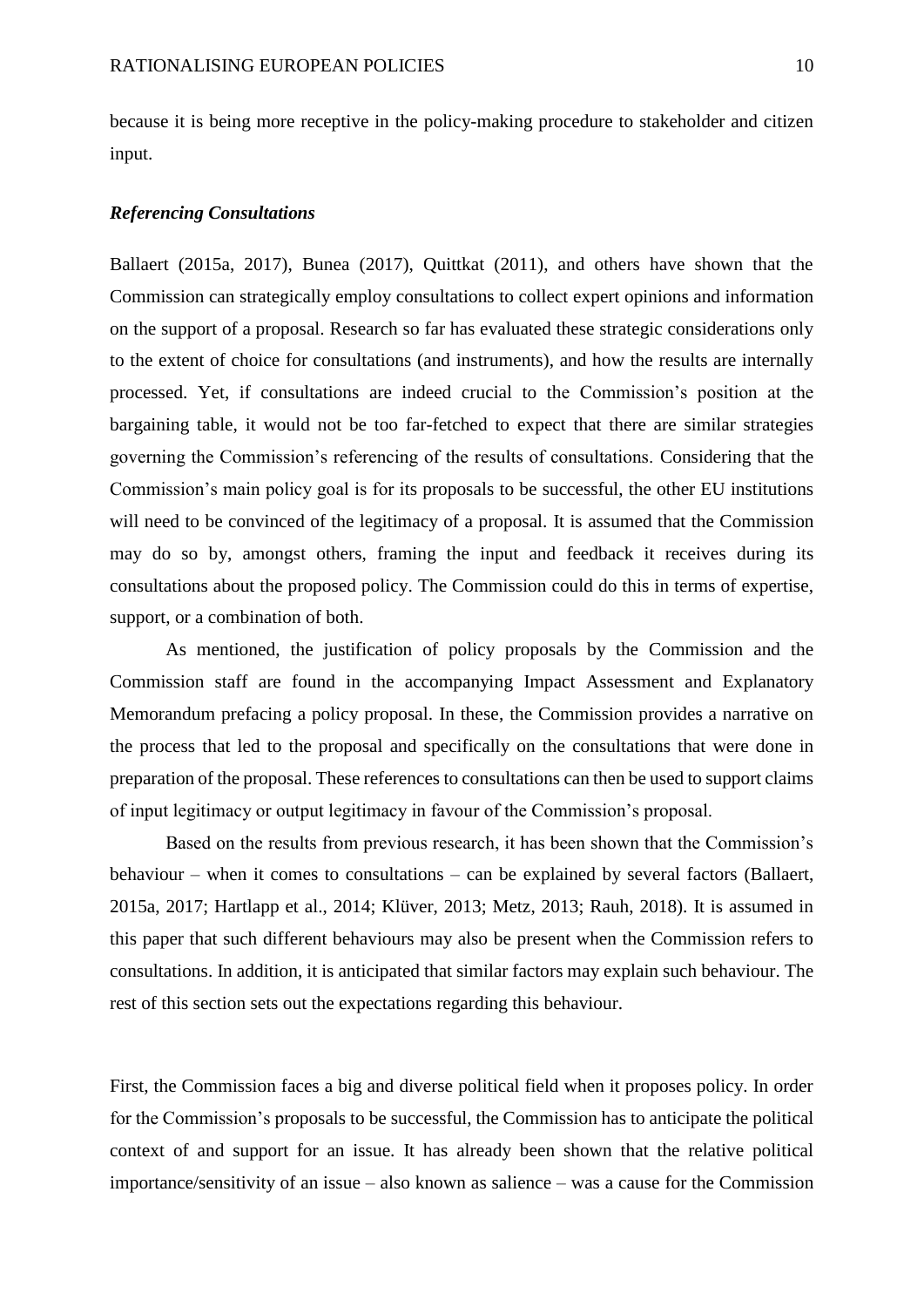to make a choice about a particular consultation. Ballaert (2015a, 2017) shows that this leads to greater choice for public consultations through which broad support is sought. The Commission's reference to consultations may also be anticipated to correlate with concerns for public opinion. Thus, it may be expected that the Commission may try to show that the choices made in the proposal are based on careful consideration of what stakeholders want when an issue is salient. This leads to the following expectation:

*H1: The more salient an issue is, the more likely it is that the Commission emphasizes the input legitimacy gained from consultations in the proposal.*

Secondly, the other main issue the Commission faces is its small number of staff who have to work in a large and divided political context that sometimes requires very technical policies. Indeed, the number of technical specifications, or specific provisions within a policy, has been shown to cause the Commission to make specific choices about the consultations (Ballaert, 2015a, 2017, Hartlapp et al., 2014, Metz, 2013; Quittkat, 2011). Quittkat (2011) showed that the more such specific settings a proposal included, the less likely the Commission was to consult a wider public. Similarly, Ballaert (2015a, 2017) argues that an increased number of settings requires the Commission to consult with the objective of gathering expertise on topics. Again, it is reasonable to expect that this also applies to the Commission's references to consultations. In order to convince the EP and Council, the Commission is more likely to reference gathered expertise when a policy proposal is especially technical. More formally, I expect that:

*H2: The more technical a policy is, the more likely it is that the Commission emphasizes the output legitimacy gathered during consultations in the proposal.*

Lastly, it has been speculated that the type of policy could also influence the Commission's considerations about the use of consultations. This usually focusses on the distinction between regulatory, distributive and redistributive nature of policies (Ballaert, 2015a, 2017). Yet, Ballaert (2015a, 2017) does not find any proof for a distinction based on these categories. Similarly, the legal bindingness of a proposal does not seem to be a good indicator for such choices by the Commission (Ballaert, 2015a, 2017). Ballaert (2017) does find that new policy, rather than amendments, tends to make the Commission choose a more diverse group to confirm the support and need for a policy. Based on this, the Commission can also be expected to choose for focussing on the support for a policy when it describes the consultation in the proposal with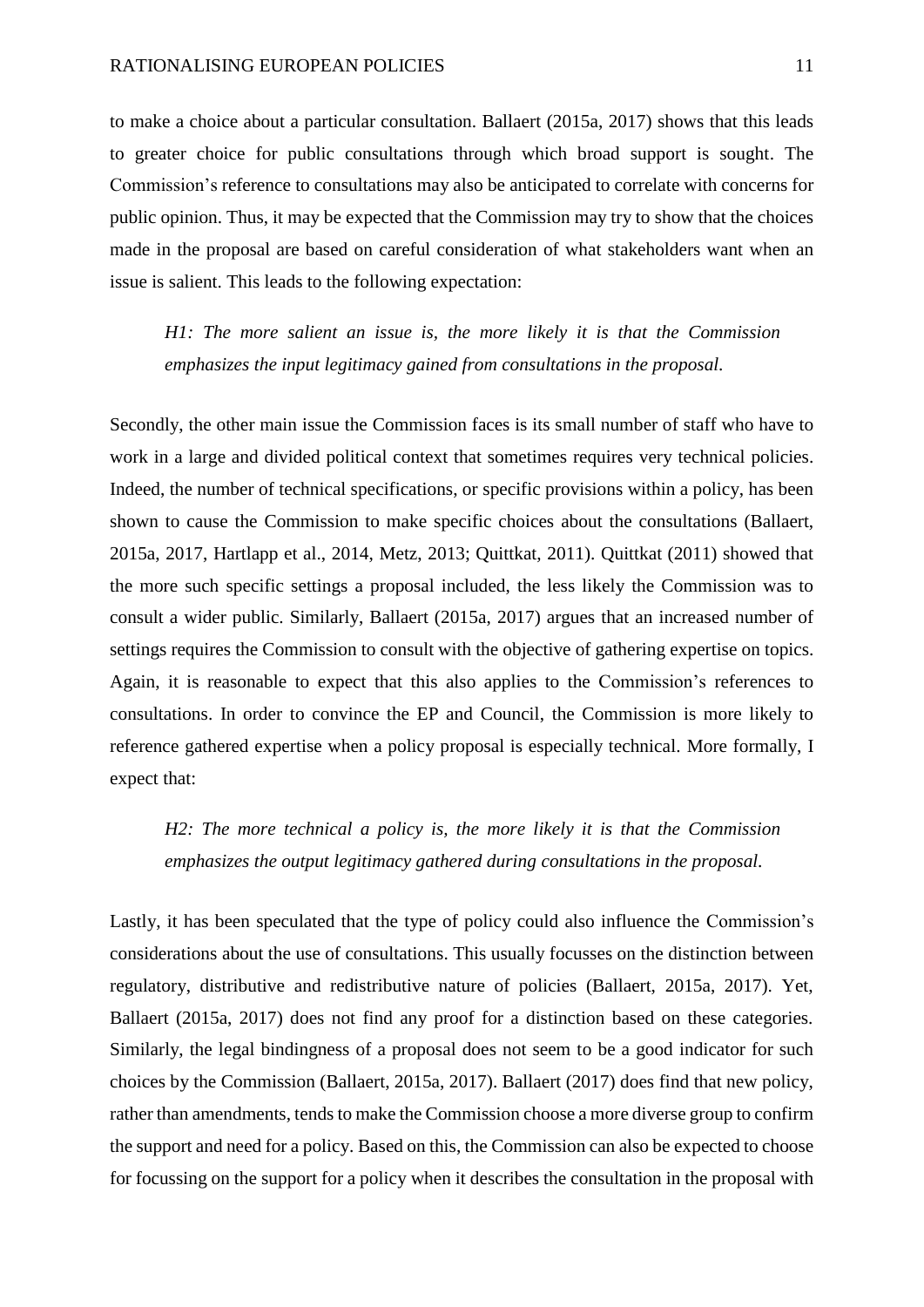the aim of convincing the Council and EP. Thus, the expectation is that:

*H3: If a policy concerns new regulation rather than amending or repealing previously existing legislation, it is more likely that the Commission emphasizes the input legitimacy gained from consultations in the proposal.*

#### **Methodology**

To test the hypotheses, a new dataset was created based mainly on Commission documentation. All Commission proposals for unique Directives between 1 January 2014 and 31 December 2017 are considered. Each proposal was taken as a unique case and extracted through the Commission's transparency document registry<sup>1</sup>. This registry provided a link to the corresponding EUR-Lex documents. The total of Commission proposals for Directives in this time-period is 99; due to some of these proposals being revised versions the number of unique proposals is 91.

The dependent variable is a continuous variable with a scale from 0 to 10. The value 0 indicates that the Commission fully focussed on the Expertise – output legitimacy – gathered in its consultations, whereas a 10 indicates a complete focus on the Support – input legitimacy – gained. To get to this measurement, the downloaded proposals were analysed and coded in the programme Atlas.ti. In Atlas.ti, relevant parts of the Explanatory Memoranda prefacing policy proposals were coded to determine the value for the dependent variable. Since the Explanatory Memorandum is a comprehensive summary accompanying a policy proposal, the way the Commission focuses on consultations may most clearly be discerned from here.

The coding process in Atlas.ti focussed on how the Commission refers to the following aspects of the consultations: the people and groups that were consulted, how they were consulted, and the results from the consultations. Each one of these references were either assigned as to be indicative of a reference to Expertise, or a reference to Support. At the end of the coding process a calculation was made to establish the scale from 0 to 10: 10 was divided by the total number of references to any of these aspects about consultations, this number was then multiplied by the number of references that were indicative of Support. This ensured that both the minimum of 0 and the maximum of 10 were possible. It also ensured that differences in length of Explanatory Memoranda were not relevant for the measurement.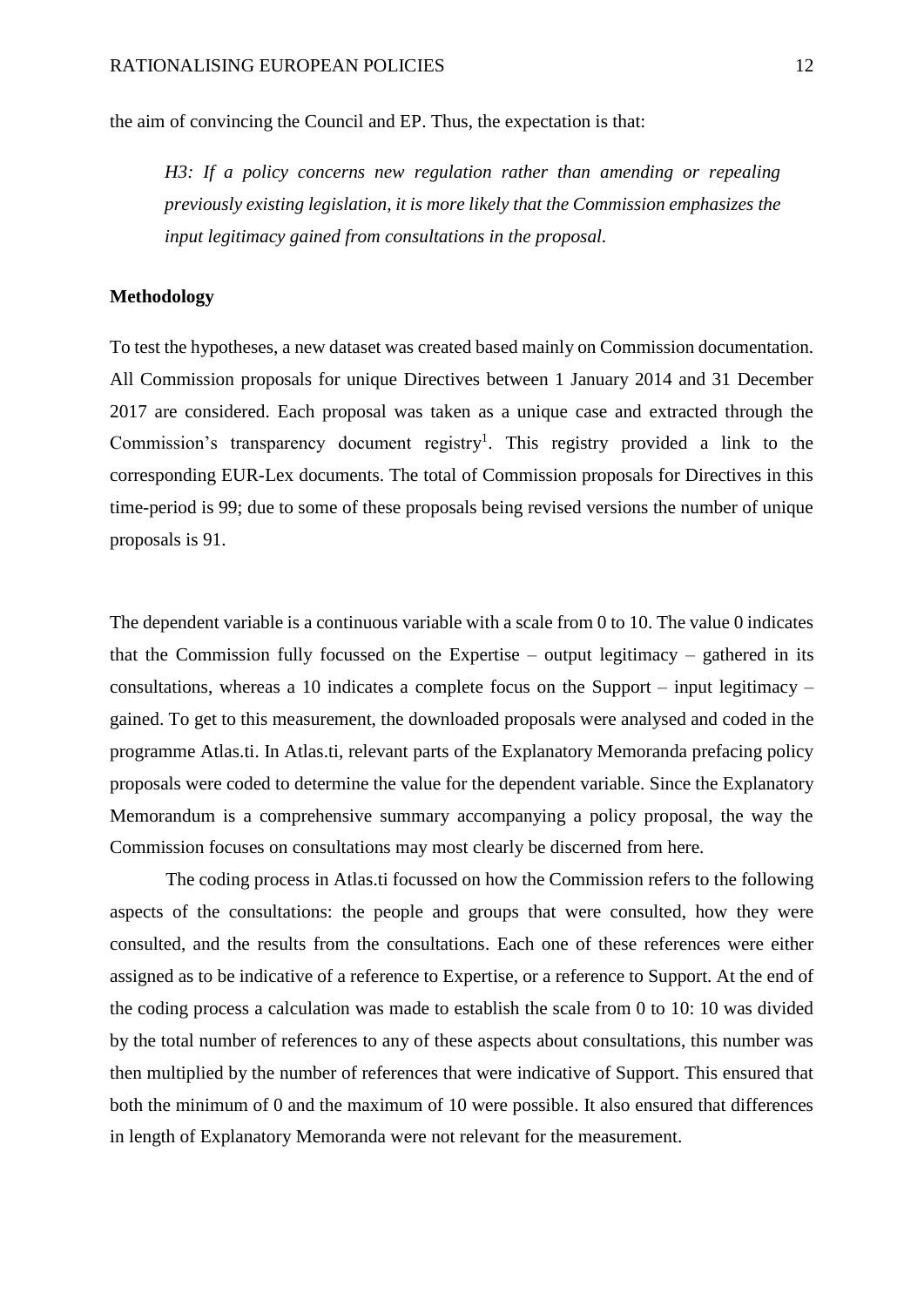Indicators for Expertise in the memoranda were taken from definitions of output legitimacy and policy expertise (Klüver, 2013; Schmidt, 2013). Schmidt (2013) considers output legitimacy in EU policy "in terms of the effectiveness of the EU's policy outcomes for the people" (p. 2). Klüver (2013) describes it as the collection of information on the best possible solutions which can be gathered from "expertise from external actors" (p. 43). Based on these definitions a focus on the *effectiveness* of policy proposals according to *experts*, *expert groups*, and *civil servants* were considered indicators for a focus on Expertise.

On the other hand, indicators for Support were based on definitions of input legitimacy and preferences of stakeholders (Klüver, 2013; Schmidt, 2013). Schmidt (2013) characterises input legitimacy "in terms of the EU's responsiveness to citizen concerns as a result of participation by the people" (p. 2). Klüver (2013) recognises a wider range of stakeholders that can express support, however she indicates that specifically interest groups and citizens will be able to give good feedback on whether a policy will be supported. Thus, the indicators for a focus on Support are when the Commission's description focusses on if the consultations showed *values* such as *approval*, *agreement*, and *support*, or were gathered from *interest groups*, *private businesse*s, and *citizens*.

There are three independent variables: Internal Salience, Settings and Type of Proposal. Internal Salience and Settings were measured through indicators based on previous research in this area. The definition of salience is rather intricate and has resulted in a multitude of indicators to measure it in past research (Ballaert, 2015a, 2017; Hartlapp, Metz & Rauh, 2014; Klüver, 2013; Rauh, 2018; Voorst & Zwaan, 2018). From among the various indicators and operationalisations, Ballaert's (2015a, 2017) indicator for salience was chosen. This indicator for salience is based on the Impact Assessment reports<sup>2</sup> and other Staff Working Documents<sup>3</sup> that accompany most policy proposals, in this the number of meetings with the Inter-service Steering Group (ISSG) is discussed. Ballaert (2015a, 2017) has shown this number to be a good indicator of the perceived salience within the Commission, thus this variable was named Internal Salience. Internal Salience is a continuous variable ranging from 0 to 9.

The indicator for the technicality of the policy – Settings – is build up from two indicators that are combined into one continuous variable. The first indicator is based on Ballaert (2015a, 2017): a document search for the four keywords "'standards', 'standardi', 'indicator', and 'target'" (Ballaert, 2017, p. 415). This number is then weighed by the number of pages of the proposal. The second indicator is based on Klüver's (2013) measurement of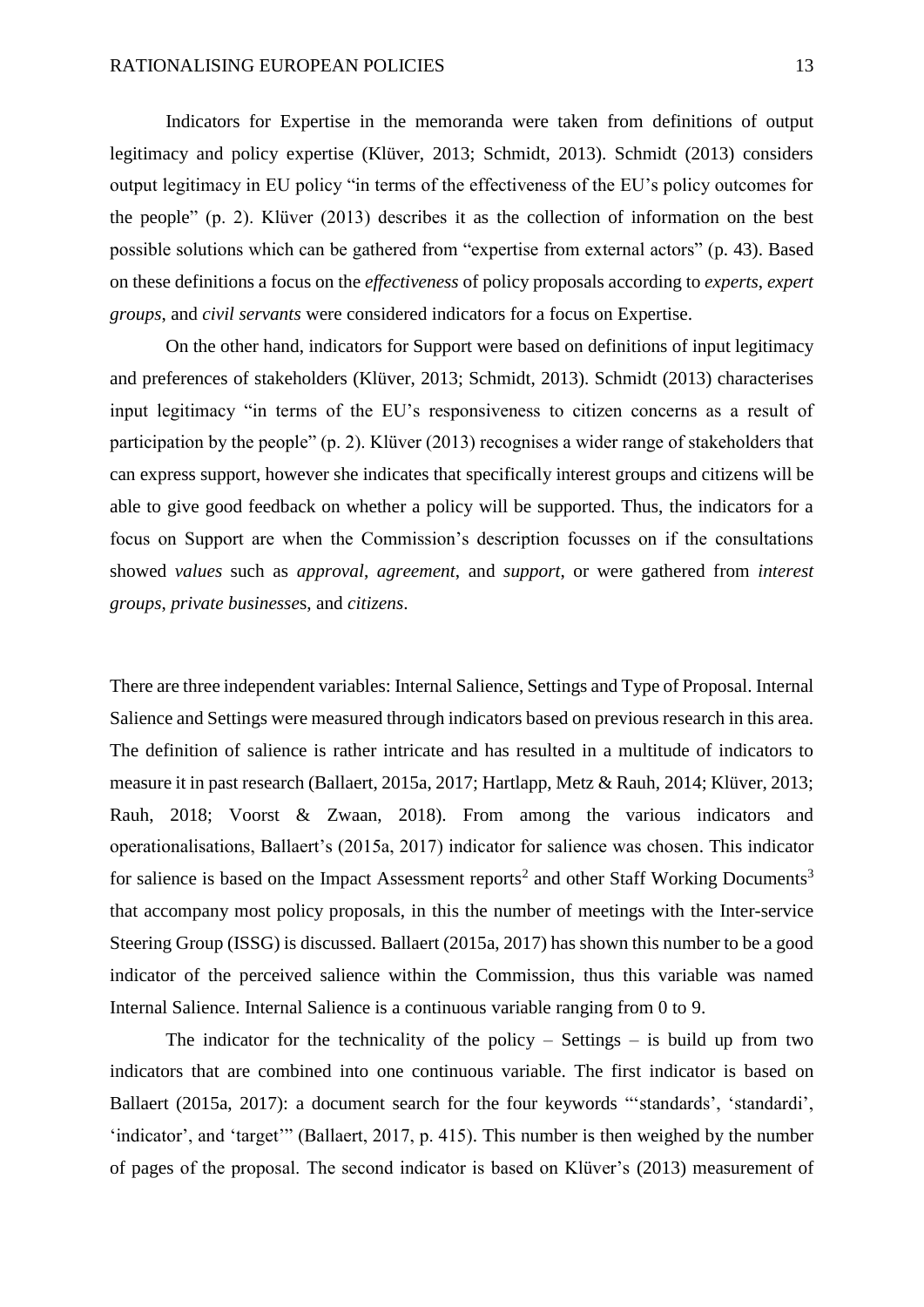complexity of policy: the number of paragraphs in the preambles of a policy, weighted against the number of the pages of the policy. These two indicators are then added together into a continuous variable: a higher number indicates a greater density of settings and/or preambles per page, and in that sense represents the Settings of a proposal.

The third independent variable is the Type of Proposal. This categorical variable is based on the paper by Ballaert (2017). It distinguishes between four categories: New, Amending, Implementing, and Repealing proposals. This distinction is mainly based on the title of the policy proposal. Yet, sometimes policy proposals have a combined purpose, it was then determined based on the Explanatory Memorandum what the main function of the proposal is.

Lastly, only one control variable is added. The Better Regulation variable functions to establish if there is any change in the Commission strategy since the Better Regulation initiative. This control variable was added based on considerations from Ballaert (2017), Bunea (2017) and Dawson (2016). Based on Dawson's (2016) evaluation of the BR initiative, there is reason to be weary that the Commission will start to focus more on either its output legitimacy or its input legitimacy. This analysis is trying to determine whether the Commission explicitly references the Expertise or Support gained through consultations. If Dawson (2016) is right, there might be a change in Commission practices in referencing consultation which may distort the results of the analysis. The Better Regulation initiative was announced and started in 2015. However, since it takes some time for such changes to take effect, a cut-off point in the middle of the period is taken. All proposals published in 2014 and 2015 were set as Before BR and all proposals published in 2016 and 2017 were set as After BR. This makes it a binary categorical variable.

Although Ballaert (2015a, 2017) included a control variable that accounted for Commission DG, he did not find that differences between DGs were of influence in this choice. Moreover, as part of the research design I have chosen to not focus on specific DGs, thus controlling for the different DGs would be methodologically impossible. For a comprehensive overview of the operationalisation of the variables used, please see Table 1.

Most of the information needed for these measurements can be found in the Commission's and EU's transparency and documentation registers. This ensures that the core data – the documents – are relatively consistent with regard to the information that they provide. In turn, this consistency contributes to the reliability of the measurements for most of the variables,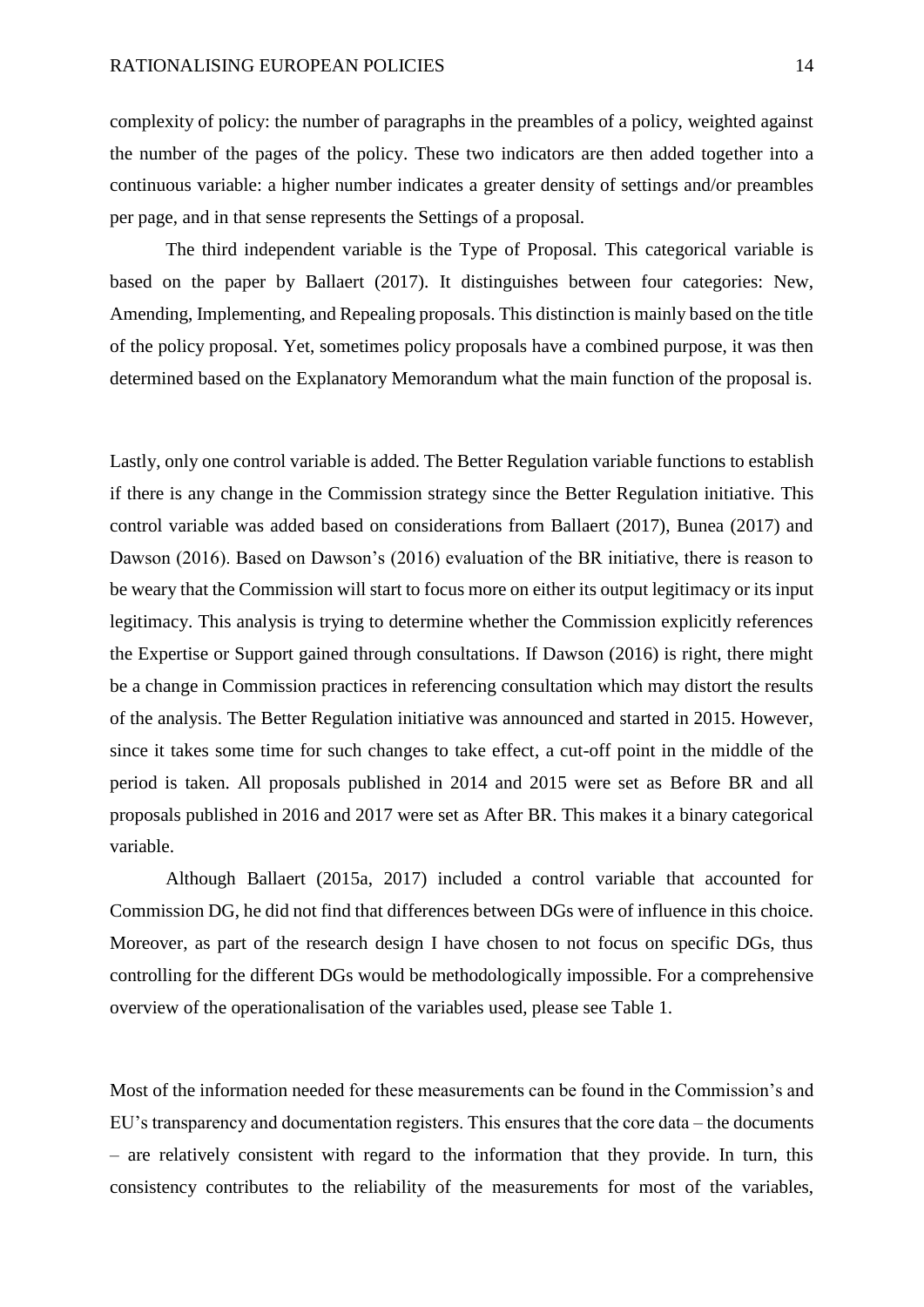## Table 1.

*Operationalisation of variables*

| Variables                | Indicators                                                 | Values                    | Sources                 |  |
|--------------------------|------------------------------------------------------------|---------------------------|-------------------------|--|
| Expertise/Support        | Commission<br>How<br>the<br>references                     | Continuous                | Listed below            |  |
|                          | aspects of the consultations.                              | (1,67;10)                 |                         |  |
| Expertise                | References to the effectiveness of Continuous $(0,53)$     |                           | <b>Policy Proposals</b> |  |
|                          | policy proposals according to experts,                     |                           | (COM Documents)         |  |
|                          | expert groups, and civil servants.                         |                           |                         |  |
| Support                  | References to values such as approval, Continuous $(1;60)$ |                           | <b>Policy Proposals</b> |  |
|                          | agreement, and support, or that they                       |                           | (COM Documents)         |  |
|                          | were gathered from interest groups,                        |                           |                         |  |
|                          | private businesses, and citizens.                          |                           |                         |  |
| <b>Internal Salience</b> | The number of meetings with the Inter- Continuous $(0,9)$  |                           | IA's, Refits and other  |  |
|                          | service Steering Group.                                    |                           | <b>SWD Documents</b>    |  |
| Settings                 | Weighted<br>indicator<br>according<br>to                   | Continuous                | <b>Listed Below</b>     |  |
|                          | proposal length (Standards) and policy                     | (0,03;5,86)               |                         |  |
|                          | length (Complexity of Policy).                             |                           |                         |  |
| <b>Standards</b>         | A document search for the four                             | Continuous                | <b>Policy Proposals</b> |  |
|                          | keywords in the whole document.                            | (0;230)                   | (COM Documents)         |  |
| Complexity<br>of         | Number of paragraphs in the preambles                      | Continuous                | <b>Policy Proposals</b> |  |
| Policy                   | of the policy.                                             | (0;287)                   | (COM Documents)         |  |
| Type of Proposal         | Typology of proposal based on main                         | Legislation<br><b>New</b> | <b>Policy Proposals</b> |  |
|                          | function of the policy.                                    | $(1)$ ; Amendment/        | (COM Documents)         |  |
|                          |                                                            | (2);<br>Adaptation        |                         |  |
|                          |                                                            | Implementation            |                         |  |
|                          |                                                            | $(3)$ ; Repealing $(4)$   |                         |  |
| <b>Better Regulation</b> | Whether the proposal was tabled before                     | Before BR<br>(0);         | <b>Policy Proposals</b> |  |
|                          | or after the introduction of BR.                           | After BR $(1)$            | (COM Documents)         |  |

especially the readily countable indicators. The same goes for the coding process of the dependent variable. The base format for policy proposals is similar which creates a consistency in structure, vocabulary and expressions used in the memoranda. The coding process becomes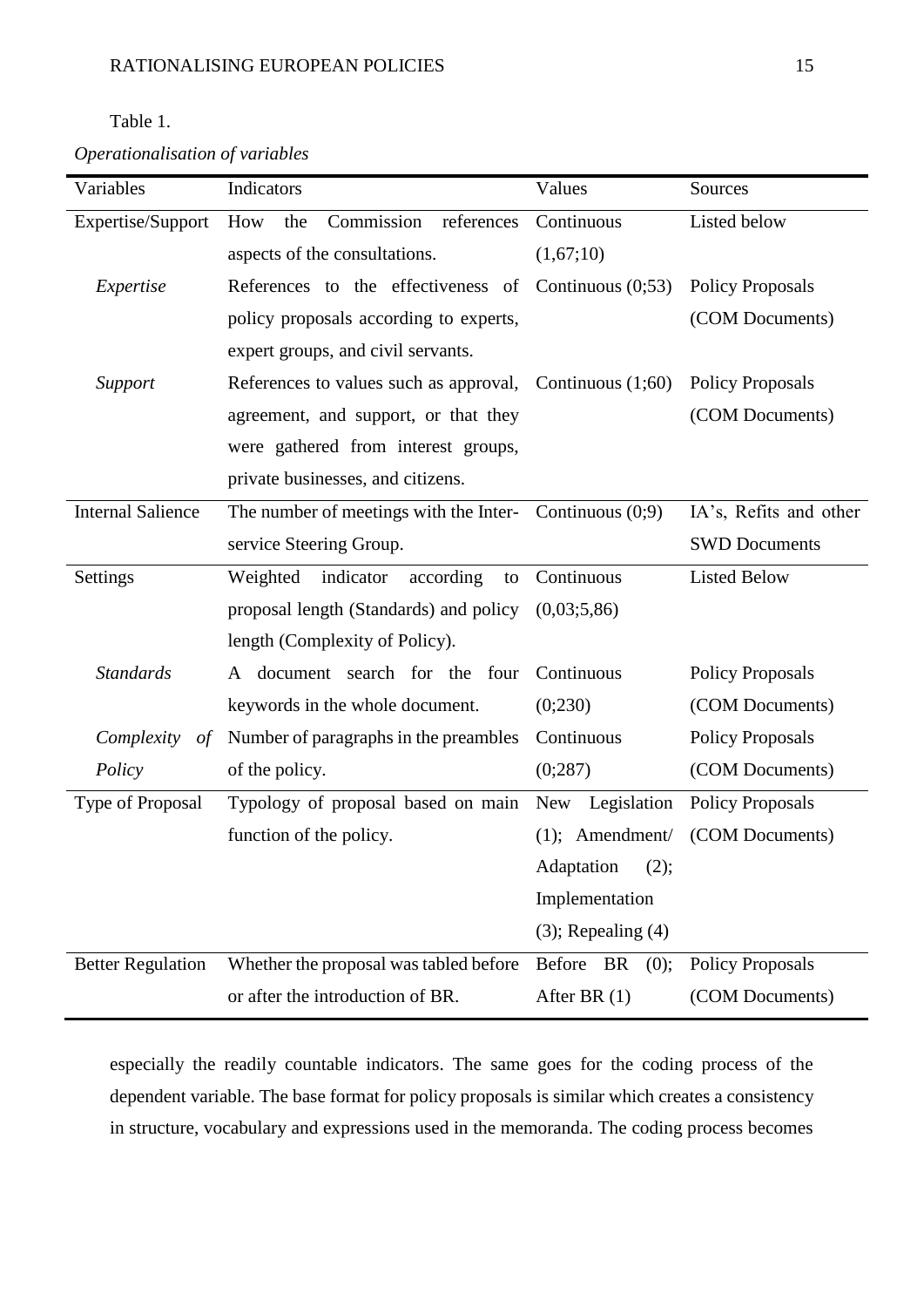more consistent because of this and leaves less to interpretation, and thus too becomes more reliable.

The validity of some of the indicators is less certain. The core concept of using indicators is combining possibly unquantifiable variables with quantitative methodology. As I discuss later in this paper, there may be problems with especially some of the indicators for the independent variables in this case. Regarding the dependent variable, this research aims to objectively look at how the Commission refers to consultations in the Explanatory Memoranda. By coding the Explanatory Memoranda based on specific words and phrases, this approach does exactly that.

#### **Data**

To analyse the data and test the hypotheses, a multiple regression was run on the dataset. Before getting to the results of this regression, I will first discuss the data from the dataset in general. The dataset considered all the directives proposed by the Commission between 1 January 2014 and 31 December 2017. As previously stated, in this period 99 proposals were tabled, of which 8 were revisions, leaving an N of 91. However, in the data-collection process it became evident that there were no consultations done, or at least described in the Explanatory Memoranda for 15 of these proposals. This left a valid N of 76 on the measurement of the dependent variable (Expertise/Support). Furthermore, documentation on the meetings of the ISSG was absent for 6 cases which were needed to determine the indicator for Internal Salience. Some of the missing values for Expertise/Support overlapped with the missing values for Internal Salience. This totalled a valid N of 72. The general descriptive statistics for the dependent variable, three independent variables, and the control variable can be found in Table 2.

The dependent variable Expertise/Support is represented by a scale from 0 to 10, 0 being a total focus on Expertise and 10 being a total focus on Support. As seen in Table 2, there were no instances where the Commission focussed exclusively on the Expertise gathered during the consultations, but there was one instance where the Commission focussed completely on the Support gathered during the consultations. Figure 1 shows the frequencies for the Expertise/Support variable as a histogram with a normal distribution line imposed over the data. It shows that most values for the variable lay between approximately 4.5 and 6.5 with a smaller number in the tails. There are no extreme build-ups of focus on Expertise or Support in the tails.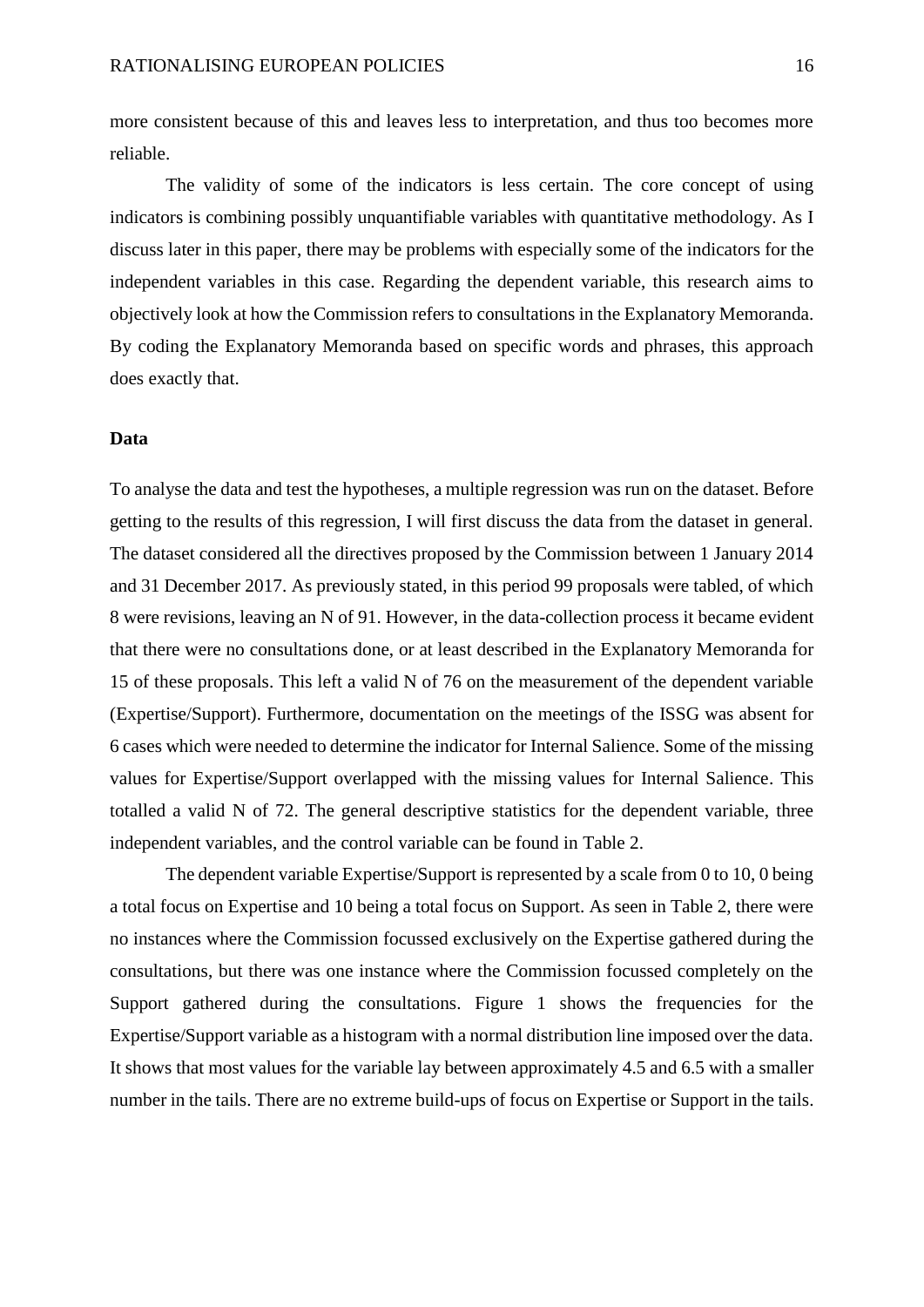| Variable                 | N  | Minimum        | Maximum        | Mean  | <b>Standard</b> |  |
|--------------------------|----|----------------|----------------|-------|-----------------|--|
|                          |    |                |                |       | Deviation       |  |
| Expertise/Support        | 76 | 1.67           | 10             | 5.354 | 1.457           |  |
| <b>Internal Salience</b> | 85 | $\theta$       | 9              | 3.24  | 2.529           |  |
| Settings                 | 91 | 0.03           | 5.86           | 2.549 | 1.217           |  |
| Type of Proposal         | 91 | 1              | $\overline{4}$ |       |                 |  |
| <b>Better Regulation</b> | 91 | $\overline{0}$ |                |       |                 |  |
| Valid N (listwise)       | 72 |                |                |       |                 |  |

Table 2.

*Descriptive Statistics*

*Note:* Type of Proposal and Better Regulation are categorical variables, no mean and/or standard deviation are reported.



Figure 1. *Histogram of Frequencies for the Expertise/Support variable, with a normal distribution line*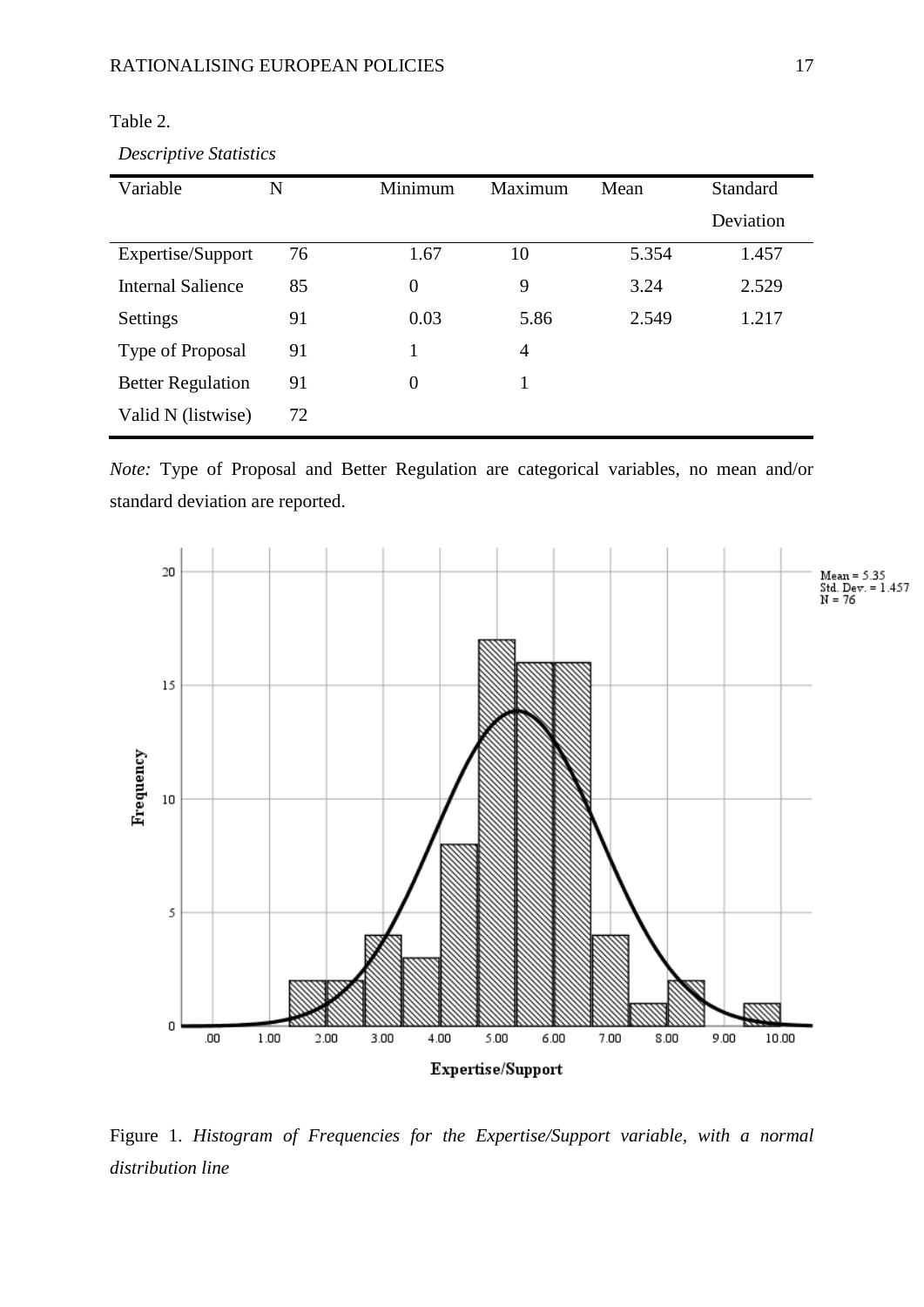The independent variable Internal Salience is represented by the absolute number of reported ISSG meetings ranging from 0 to 9. In principle this is a continuous variable, but the highest number of meetings reported is 9. The variable Settings includes the two different measurements as proposed by Ballaert (2015a, 2017) and Klüver (2013). The standards are weighed against the whole length of the proposal and the number of preambles are weighed against the length of the directive. Settings thus indicates the number of settings/preambles per page: a higher number indicates a more technical and complex proposal.

Frequency Tables 3 and 4 are added for the two categorical variables. To be able to test the hypothesis concerning Type of Proposal, the variable was later re-coded to a dummy variable that distinguishes between new proposals as 1, and other type of proposals as 0. Lastly, Better Regulation is coded as a binary categorical variable distinguishing between Before BR as 0 and After BR as 1.

#### Table 3.

| Frequency Table for variable Type of Proposal |  |  |
|-----------------------------------------------|--|--|
|                                               |  |  |

|                      |                |         |                      | Cumulative |
|----------------------|----------------|---------|----------------------|------------|
| Variable Value       | Frequency      | Percent | <b>Valid Percent</b> | Percent    |
| New Legislation      | 34             | 37.4    | 37.4                 | 37.4       |
| Amendment/Adaptation | 51             | 56.0    | 56.0                 | 93.4       |
| Implementation       | $\overline{4}$ | 4.4     | 4.4                  | 97.8       |
| Repealing            | $\overline{2}$ | 2.2     | 2.2                  | 100.0      |
| Total                | 91             | 100.0   | 100.0                |            |

#### Table 4.

*Frequency Table for variable Better Regulation*

|                  |           |         |               | Cumulative |
|------------------|-----------|---------|---------------|------------|
| Variable Value   | Frequency | Percent | Valid Percent | Percent    |
| <b>Before BR</b> | 27        | 29.7    | 29.7          | 29.7       |
| After BR         | 64        | 70.3    | 70.3          | 100.0      |
| Total            | 91        | 100.0   | 100.0         |            |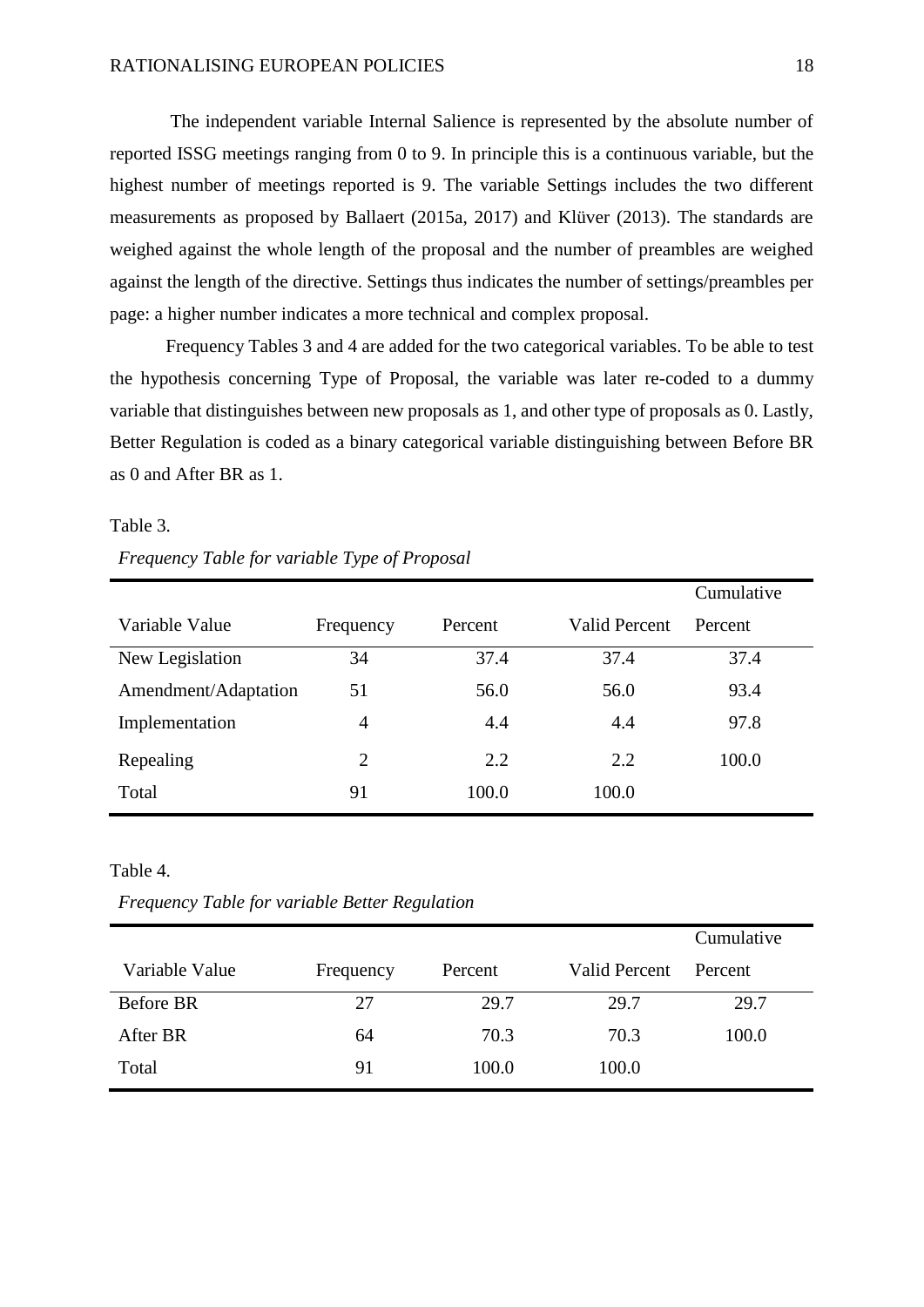#### *The regression model*

To analyse the effects of the independent variables on the dependent variable, a multiple regression model was chosen. The different variables were added hierarchically in the following order: Internal Salience, Settings, Type of Proposal, and lastly the control variable Better Regulation. Table 5 includes the information on the 4 hierarchical models. The complete model is included in Appendix B, Tables 6 to 9, these also include the exact *t*-values and p-values for each of the coefficients.

Several different tests, and diagnostics were run to assure that the model and data do not violate the assumptions underlying multiple regression (Field, 2014). These results are also presented in Tables 6 to 9 in Appendix B. First, multi-collinearity between variables was excluded. The reported VIF values and tolerance values were well within acceptable range. Second, a review of the residuals revealed three cases with intervals outside the 95% confidence interval, with two cases being outside the 99.9% confidence interval. Due to the small N this could be problematic. However, a closer analysis of these three cases using Cook's Distance found that none of the cases had undue influence on the model. Thirdly, the Durbin-Watson test confirmed that there was no reason to assume that the independent error assumption was violated in the model.

Lastly, a robustness check was carried out to ensure that no other assumptions were violated due to the small N. A bootstrapped multiple regression was computed based on 1000 samples. This confirmed the results from the regression model. The 95% confidence interval based on the bootstrapped multiple regression were added in parenthesis to the model in Table 5. Together this has led to the conclusion that the multiple regression model as presented in Table 5 does not violate any of the underlying assumptions governing regression analyses.

Based on the model as presented in Table 5, the following general observations can be made. First, the hierarchical model does not fit the data well. The  $R^2$  for the model is small: it cannot explain the variance in the data well. Moreover, the *F* values for the change in  $R^2$  confirm this observation: none of these models explain the variance significantly better compared to previous models. Similarly, none of the *b* coefficients have *p*-values that suggest that the null hypotheses for them can be rejected in favour of the alternative hypotheses.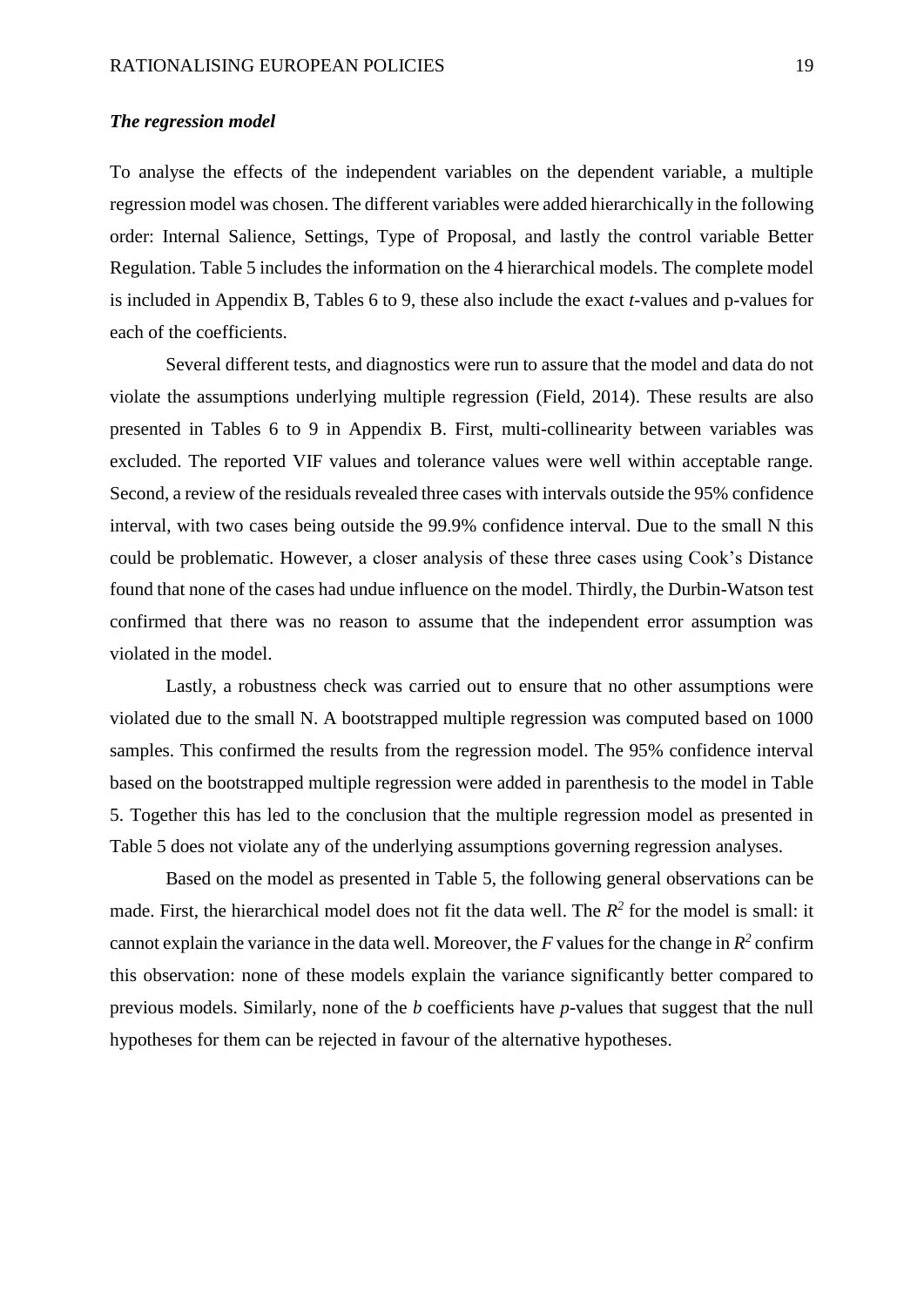## RATIONALISING EUROPEAN POLICIES 20

# Table 5.

|                          | Model 1          |      | Model 2          |      | Model 3          |      | Model 4          |      |
|--------------------------|------------------|------|------------------|------|------------------|------|------------------|------|
| Variables                | $\boldsymbol{b}$ | SEb  | $\boldsymbol{b}$ | SEb  | $\boldsymbol{b}$ | SEb  | $\boldsymbol{b}$ | SEb  |
| Constant                 | $5.160*$         | .315 | 4.810*           | ,451 | 4.958*           | .557 | 4.158*           | .745 |
|                          | (4.330; 6.117)   |      | (3.975; 5.687)   |      | (3.673; 6.165)   |      | (2.819; 5.706)   |      |
| <b>Internal Salience</b> | .070             | .071 | .059             | ,072 | .058             | .072 | .074             | .072 |
|                          | $(-.134; .233)$  |      | $(-.151; .228)$  |      | $(-.153; .232)$  |      | $(-.131; .243)$  |      |
| Settings                 |                  |      | ,155             | ,143 | .128             | .156 | .222             | .165 |
|                          |                  |      | $(-.092; .362)$  |      | $(-.131; .366)$  |      | $(-.042; .493)$  |      |
| Type: New                |                  |      |                  |      | $-166$           | .364 | $-.069$          | .365 |
|                          |                  |      |                  |      | $(-.886; .543)$  |      | $(-.776; .610)$  |      |
| <b>Better Regulation</b> |                  |      |                  |      |                  |      | .637             | .399 |
|                          |                  |      |                  |      |                  |      | $(-.113;1.421)$  |      |
| $R^2$                    | .014             |      |                  | .030 | .033             |      | .069             |      |
| F for Change in $R^2$    | .972             |      | 1.173            |      | .208             |      | 2.549            |      |

# *Hierarchical Multiple Regression Model for 'Expertise/Support'* (N=72)

*Note:* Bootstrapped 95% confidence intervals in parentheses (based on 1000 samples); significance levels: \*p<0.001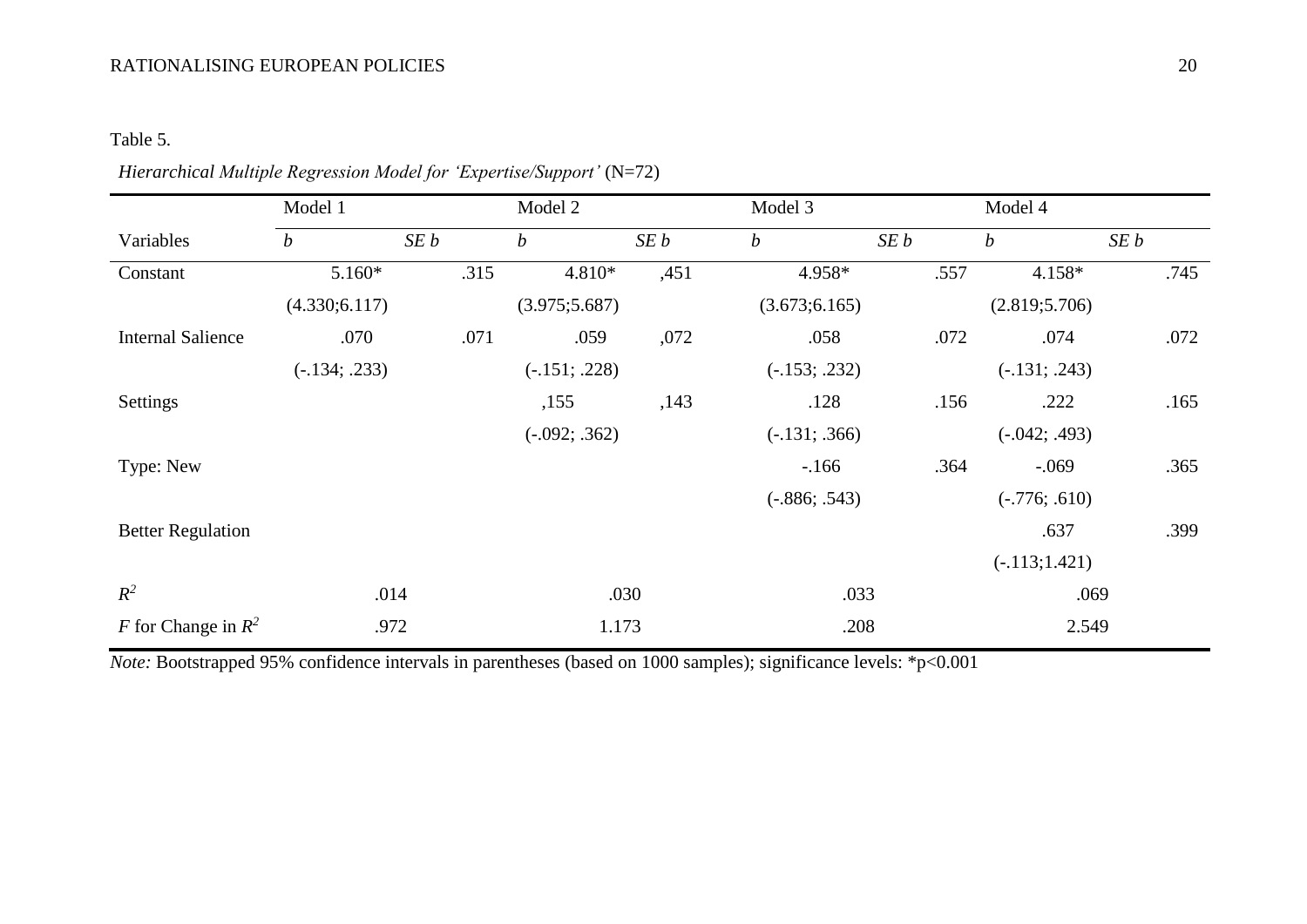#### **Results**

The aim of this paper is to determine if there is a pattern in the way the Commission references its use of consultation, and what can explain such a pattern. Based on the model as presented in Table 5, this question cannot be answered. The rest of this section specifically discusses the results per variable, the detailed regression models are added in Appendix B.

First, as for all independent variables, for the variable Internal Salience the null hypothesis is not refuted. The *b*-coefficients in the model are positive but very small, and they are not significant (*p*-values range from 0,309 to 0,428). Based on this, it cannot be assumed that if the ISSG has more meetings, the Commission emphasizes support/the input legitimacy of the consultations more in the Explanatory Memorandum.

Second, for the variable Settings the null hypothesis is not refuted. The *b*coefficients in the model are positive and small and also not significant (*p*-values range from 0,183 to 0,413). Thus, it cannot be assumed that a relative increase of standards and number of preambles per page leads to the Commission emphasizing expertise and/or the output legitimacy of the consultations more in the Explanatory Memorandum.

Third, the null hypothesis with regard to Type of Proposal cannot be discarded. The *b*-coefficients are negative and small to very small and are not significant (*p*-values range from 0,650 to 0,851). Thus, it cannot be assumed that when proposing a directive about new regulations, the Commission is more likely to emphasize support and/or the input legitimacy of the consultations more in the Explanatory Memorandum.

Lastly, the control variable Better Regulation needs to be discussed. As a control variable there was no formal null/alternative hypothesis. The model formally showed that the Better Regulation initiative does not explain a significant amount of variance in our data.

#### **Discussion**

The regression model has shown that for all three independent variables it is not possible to reject the null hypothesis. However, some observations can be made from the datacollection process.

While coding the proposals, it stood out that there are various approaches the different DGs take to discuss the results of the consultations. As stated before, there is a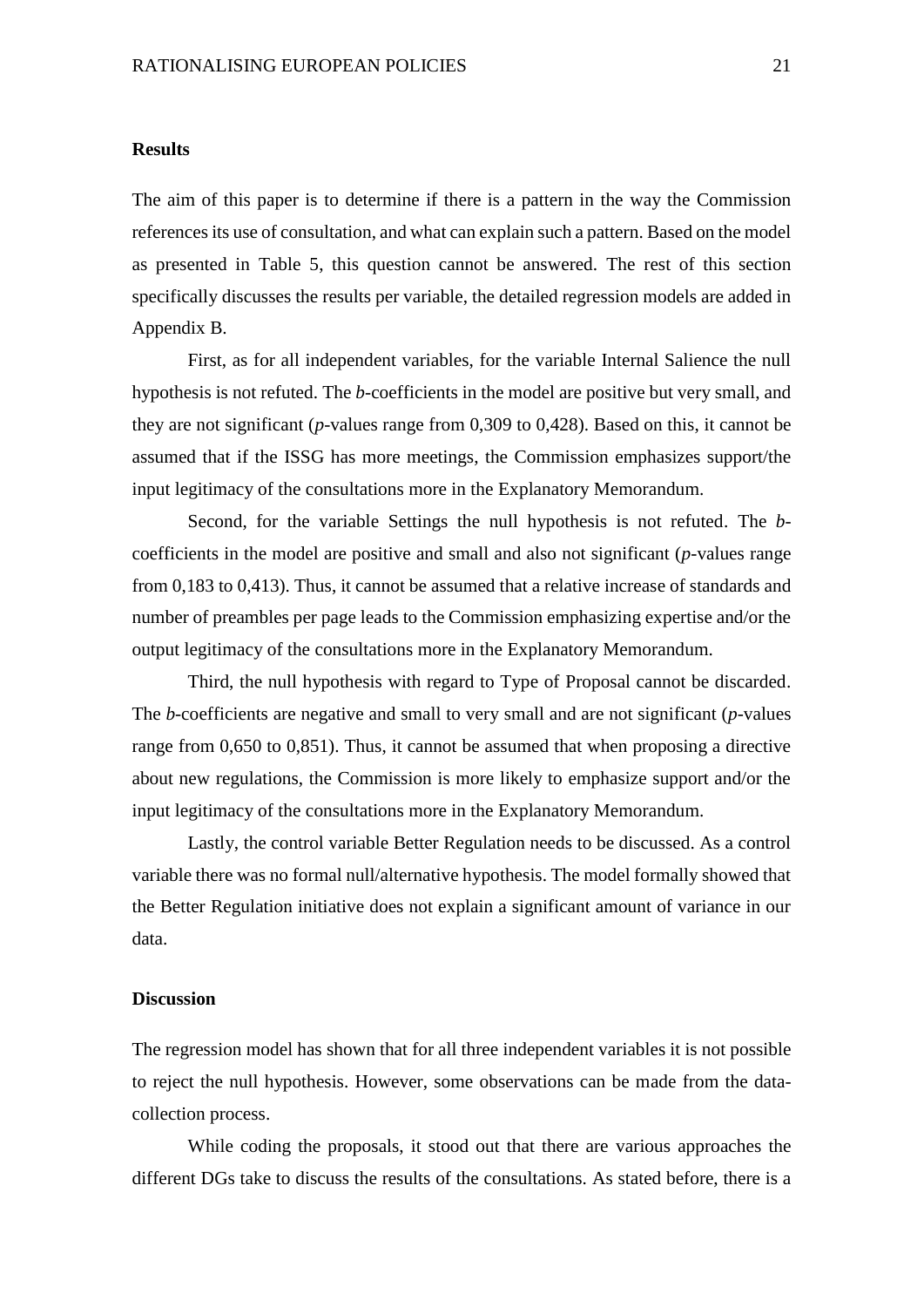general consistency in structure, vocabulary and expressions used in the Memoranda. These similarities in structure of the Explanatory Memoranda made it easier to find the relevant sections. The similarity in vocabulary and expressions made it possible to consistently code all the proposals and distinguish between terms that indicate Expertise and Support. However, there were also differences between the Memoranda. Some proposals only generally discuss who was consulted and whether they were in favour or against certain items, or the proposal in general. Others extensively described first the consultation process, and then the outcome with regard to specific measures or policy alternatives. Due to this, some Explanatory Memoranda included over two pages of information on the consultations and others less than half a page.

A second distinct observation was that somewhere in 2016 there must have been a regiment change concerning the template of the Explanatory Memoranda. Starting this year an increasing number of proposals divides up the section about consultations in two sections: stakeholders and experts. This creates more clarity in the differences between different consultation activities, although confusingly enough some activities/studies are mentioned in both the sections. These two observations taken together, show that there are differences in what gets put in the Explanatory Memorandum, which do not seem to be explained by the official guidelines prescribed by the Commission (EC, n.d.-a -f). Even though the results of the analysis show that these differences cannot be explained by the independent variables, it is too soon to conclude that these factors have no impact on how the Commission refers to consultations. Therefore, some reflections is also due regarding the independent variables.

In hindsight, the indicator for salience – the number of meetings of the ISSG – does not seem too reliable nor valid. From the 91 proposals, 26 did not have an IA, a REFIT or other SWD document that could indicate the number of ISSG meetings. Nor was it possible for these proposals to find another report on ISSG meetings; a value of 0 was assigned for these cases. In some cases, an IA was not used, but it was clear that a proposal was salient. Two proposals were in response to the terrorist attacks in Paris and were therefore rushed without an IA: in these 2 instances a 9 was indicated (the highest number of meetings reported). For 6 other proposals an IA, REFIT or SWD document was present, however, no mention of the ISSG was made. Thus, creating a 999 missing variable. On the other hand, the results for this variable may not be too surprising, even if the indicator is reliable and valid. Ballaert (2015a, 2017) was only able to confirm an effect of salience in one of his papers on the choice for consultations by the Commission.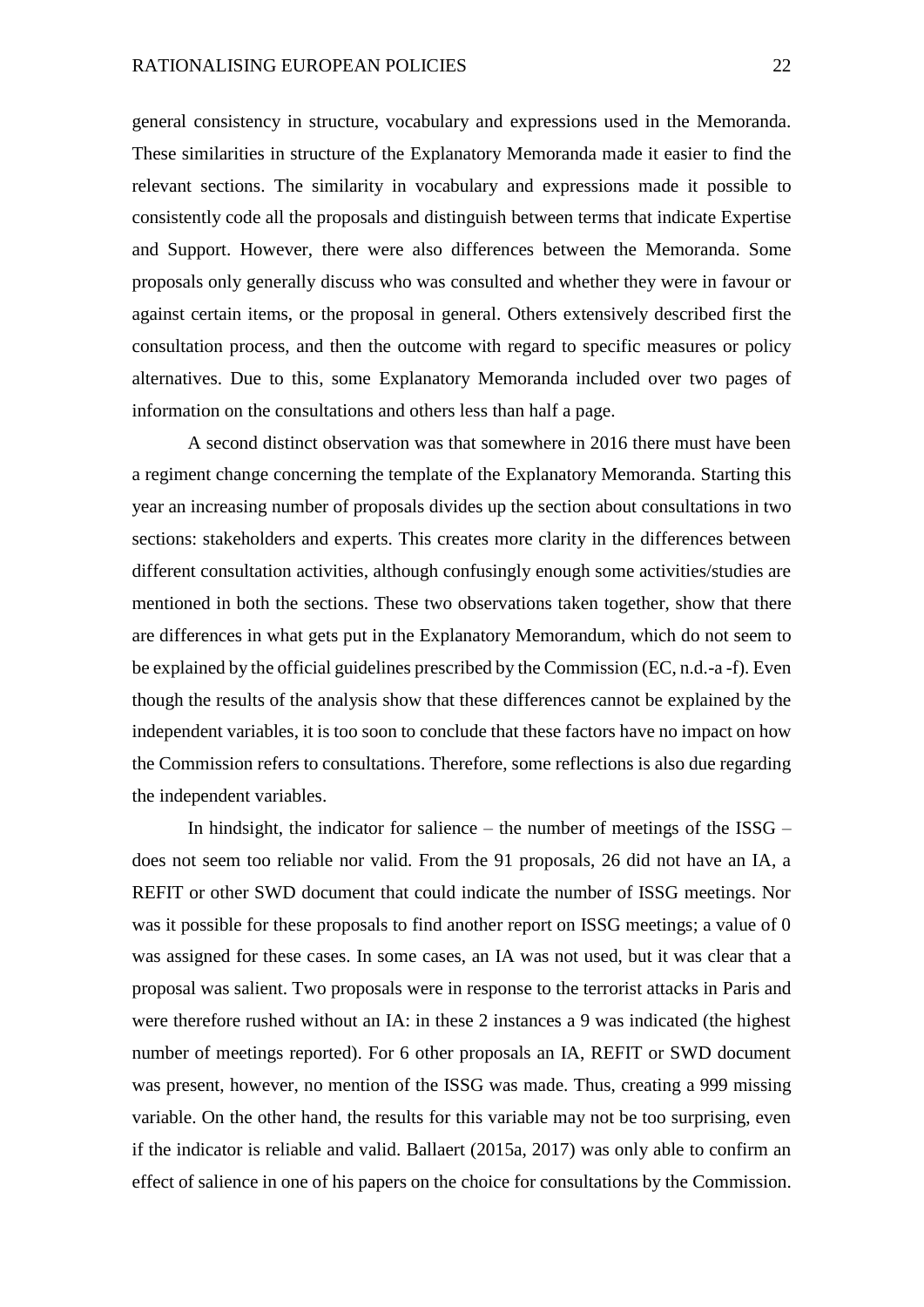An alternative measurement for Salience was considered; External Salience as based on the measurement of issue-specific salience as defined by Rauh (2018). Rauh (2018) assumed that even though it is difficult to determine the exact importance of an issue in European society, it may be determined by a proxy of references to the topic of the proposal in media. Specifically, through the number of articles that mention specific keywords from Directives in the newspaper the Financial Times the year prior to publication of a proposal. Since the Financial Times is an internationally focussed newspaper, this may have been able to approximate the salience of a topic on a broader scale than other national newspapers. The keywords for this search were to be taken directly from the Directive title and used in LexisNexis to search the publications of the Financial Times. However, it had to be discarded, due to it not providing consistent measurements. Using the wording from the titles of directives did not lead to reliable nor valid results: i.e. proposals concerning very salient societal issues did not use the same wording as articles would have and thus led to 0 search results.

Considering the variable Settings, I have chosen to weigh the two different indicators for settings – Standards according to Ballaert (2015a, 2017) and Complexity of Policy according to Klüver (2013) – against the length of the proposal/policy. A longer document may have naturally more vocabulary diversity and/or a need for more preambles. By weighing Standards and Complexity of Policy against the page length it became a relative indicator of settings per page: a higher density is a more technical/complex policy. An alternative approach is offered by Klüver (2013) specifically regarding the preambles per page: using a LOG transformation on the absolute number. This reflects the alternate view on settings. Lengthy proposals may already be more complex and thus require more settings.

Yet, Ballaert (2015a, 2017) weighs his indicator for Standards in a similar fashion as in this instance, and still found effects. The difference in found effects may be due to the nature of the dependent variable. Ballaert's (2015a, 2017) research focussed on whether a higher number of standards influenced the Commission's choice in consultation instrument. This choice was only focussed on the likelihood of the Commission choosing specific type of consultation and seeing each consultation as a separate case. In this paper, it was hypothesized that a relative higher number of Settings would influence the way the Commission references consultations. The dependent variable was not distinguished between separate consultations; all the consultations for one policy proposal were taken as a whole. In the coding process, it became clear that in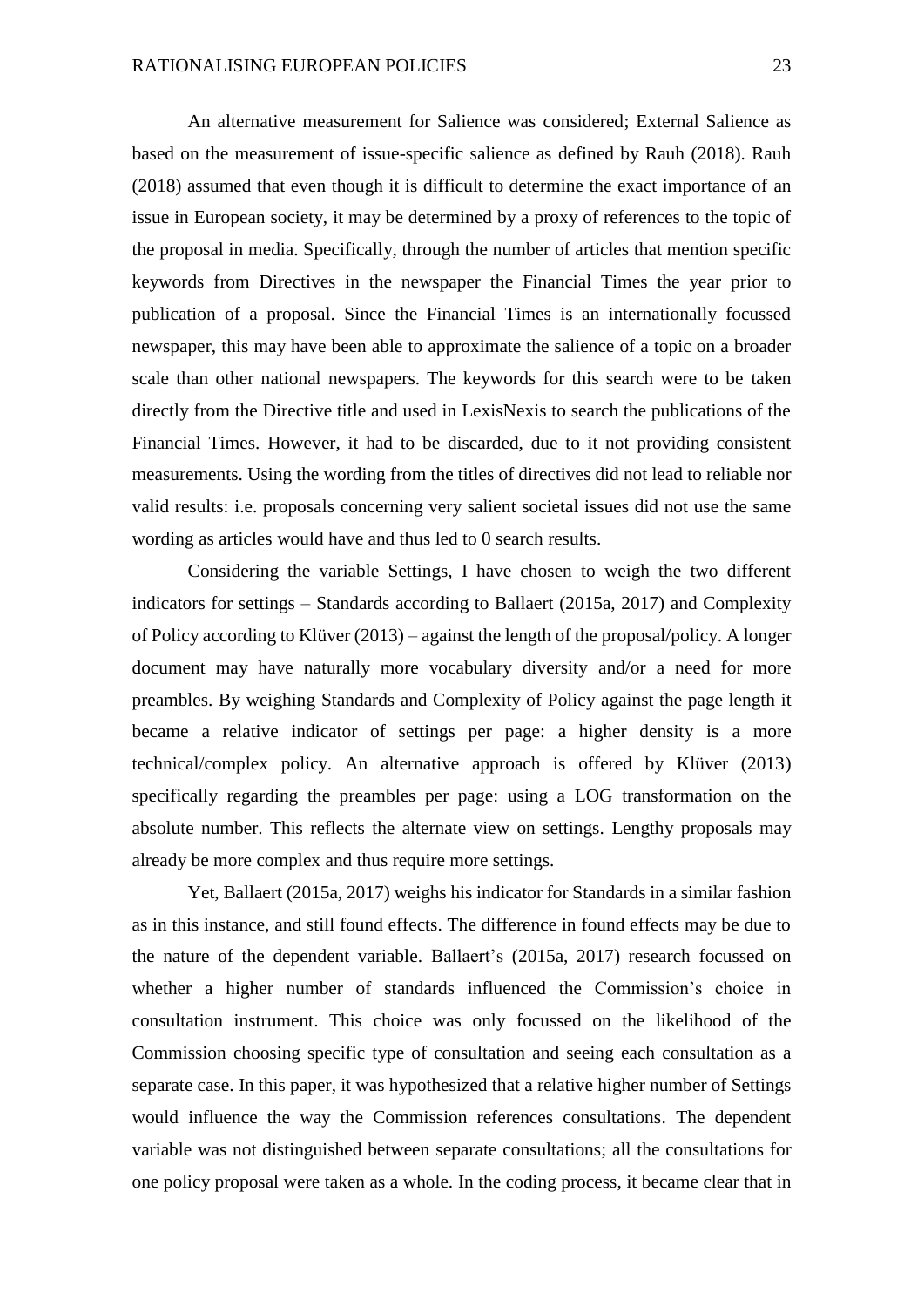most situations expert groups – used for expertise – are used as a starting point or end point, but that a range of other actors are consulted beside it. Especially with technical or specific proposals, the Commission often talks to representatives and businesses – used for support – in a specific sector next to talking to Expert Groups and authorizing studies. Ergo, not tipping the scale towards the side of Expertise or Support for the dependent variable in such cases.

At first glance the distribution of the variable Type of Proposal may look like a problem: the number of proposals that consider new legislation is 34 out of 91. This may seem uneven at first. However, once the missing variables are taken out, 32 out of the 72 valid N are about new legislation. Therefore, it does not pose a problem. Concerning the lack of effect in the model, it must be noted that no research had been able to find an effect for any type of policy distinctions before Ballaert (2017). Ballaert's (2017) research was the first to specifically compare proposals for new legislation compared to amendments, and he only found limited results.

Lastly, the dummy variable for Better Regulation had only 27 out of the original 91 cases that were published before Better Regulation. Once the missing variables were deleted, only 20 out of 72 cases were before Better Regulation. This uneven distribution of before and after regulation cases can cause a biased coefficient and creates problems for determining the *p*-values. The estimation is only as strong as the smallest N for a categorical variable, and an N of 20 is very low. However, it was not jus the control variable, the whole model suffered from the small valid N. If a dataset has such a small N, then the effects of the independent variables need to be rather large to be detected (Field, 2014). The control variable especially suffered in this case.

Of course, there can be also other factors that explain differences. In the conclusion I say a bit more on this.

#### **Conclusion**

This paper aims to answer the question: is there a pattern in the Commission's reference of consultation in the policy process and what can explain this? In practice, the Commission can use the Explanatory Memoranda and consultations to strategically rationalise proposals based on a claim of input (support) or output (expertise) legitimacy. Based on previous research, it was hypothesized that if such a pattern exists the salience, technicality of a proposal, and the type of a proposal (newness) may explain it. This paper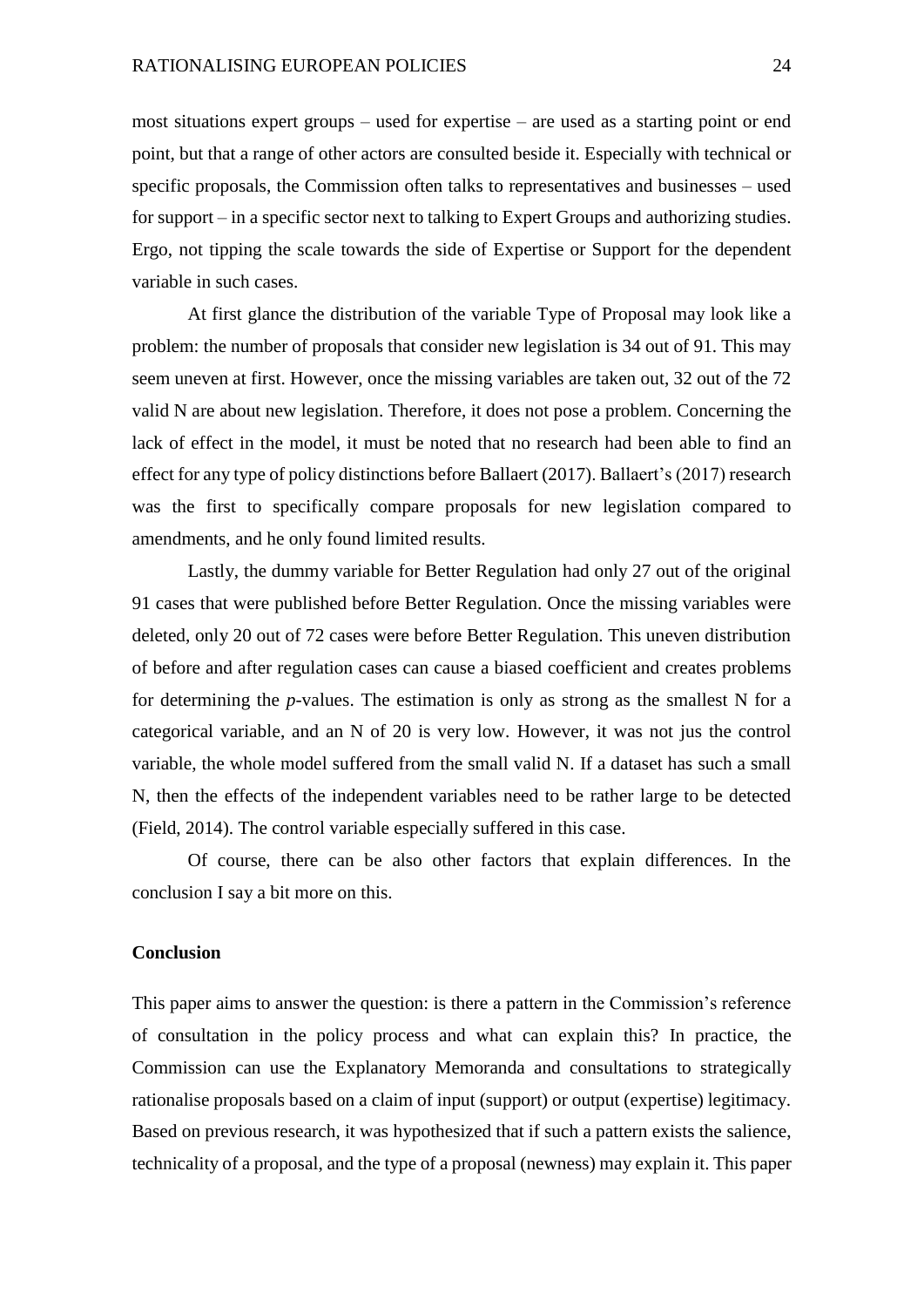was not successful in finding such a pattern and thus answering this question. Still, during the data-collection process the Explanatory Memoranda showed clear signs of certain patterns and regularities that could not be explained by the standard writing guidelines of the Commission. If there is to be further investigation of this matter, a few notes are due.

First, both the independent variables as well as their indicators may need revision. It has become evident that it is not certain that the same factors that influence the Commission's choices in consultation instruments, also influence the Commission's strategies in referring to them. Explorative and/or qualitative research into what may influence this behaviour might lead to a better insight into how to look for a pattern. Maybe there is a difference after all between Commission DGs, or it is possible that there are differences based on who is consulted and how.

Secondly, regarding the indicators for the variables, indicators of Salience have been shown to be reasonably good predictors of strategic considerations towards the Commissions choice for consultations in the past. Yet, the indicator used in this paper was problematic to collect data on and had no result. It would be worth re-visiting this variable, both from a theoretical perspective and in its operationalisation. The same goes for the indicator Settings. It may also be worthwhile to revisit the influence of the Better Regulation initiative, since it is a relatively new phenomenon in the practice of the Commission.

Lastly, methodologically speaking the main problem with the results may be solved by creating a bigger dataset. The original N of 91 was already less than desirable, but the effects would have had to be very substantial to find significant results with only a valid N of 72 (Field, 2014). A way to solve that would be to include other kinds of policy proposals over the same period. Besides directives, regulations and maybe even council decision could also be used in such a dataset. A larger N would make the estimation of predictors as well as the *t*-test and *F*-test more reliable (Field, 2014). Moreover, as suggested earlier, a qualitative approach to explore patterns in the Commission's behaviour may also be in order before continuing this methodological approach.

Acknowledgements: I thank my supervisor dr. Pieter Zwaan for the guidance and feedback on writing this paper. I am also grateful to all the other people that have helped by proofreading, being a soundboard, and helping me to stay motivated.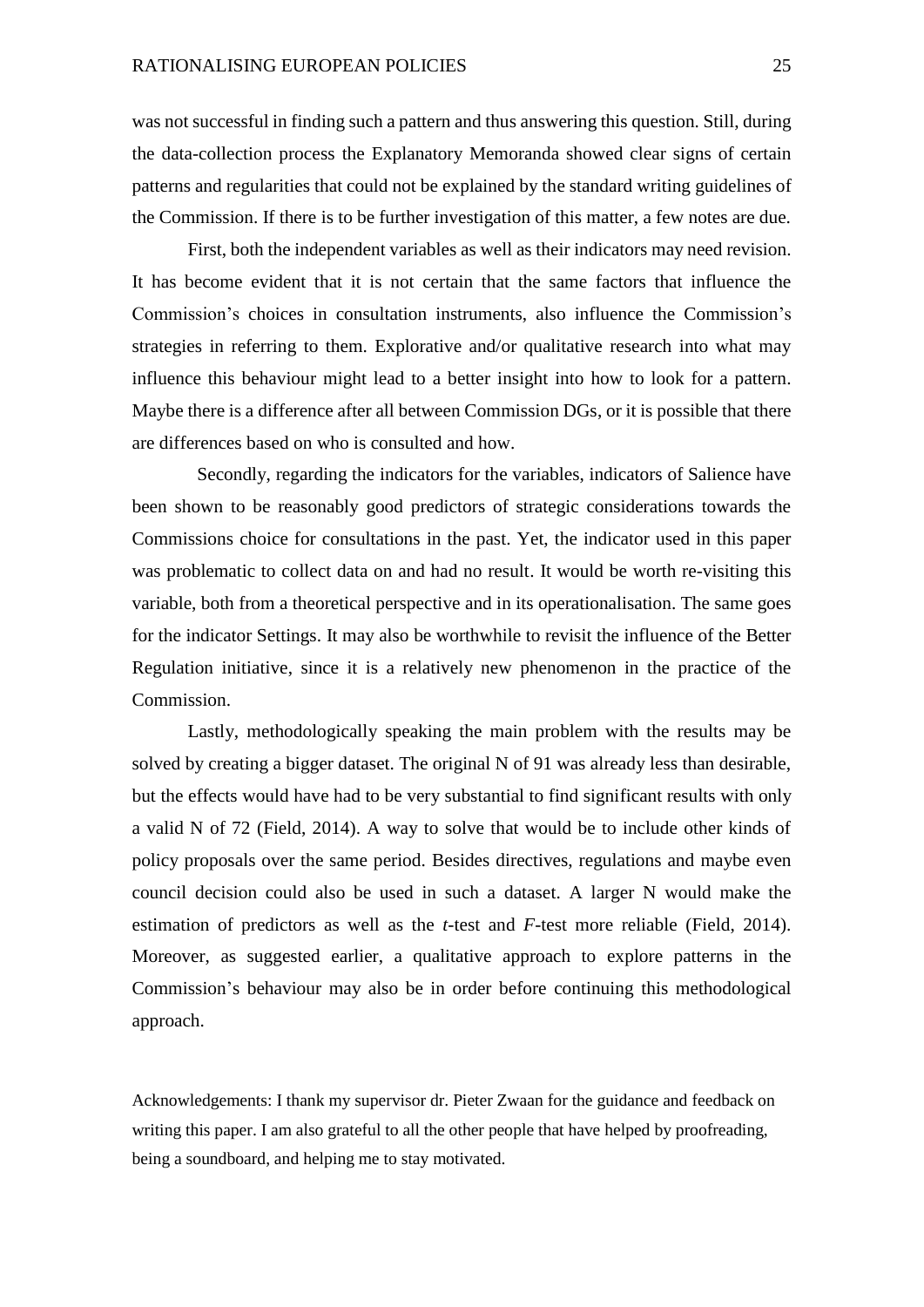### **Notes**

- 1: Policy proposals were found and extracted through the Commission's transparency document registry (available on:<http://ec.europa.eu/transparency/regdoc/>). This registry provided a link to the corresponding EUR-Lex documents.
- 2: Impact Assessments published before 2017 were published on a separate webpage on the Commission website (available on: [http://ec.europa.eu/smart](http://ec.europa.eu/smart-regulation/impact/ia_carried_out/cia_2016_en.htm)[regulation/impact/ia\\_carried\\_out/cia\\_2016\\_en.htm](http://ec.europa.eu/smart-regulation/impact/ia_carried_out/cia_2016_en.htm) ). From 2017 onward, Impact Assessments were also published in the Commission's transparency document registry (specifically on: <http://ec.europa.eu/transparency/regdoc/?fuseaction=ia&language=en> ). Both pages provided a link to the corresponding EUR-Lex documents.
- 3: In some cases, no Impact Assessments were done since other Staff Working Documents (SWD Documents) served a similar purpose. If no Impact Assessment was found, the accompanying SWD Documents mentioned on the front page of a proposal were searched through the EUR-Lex database (available on:<https://eur-lex.europa.eu/homepage.html>)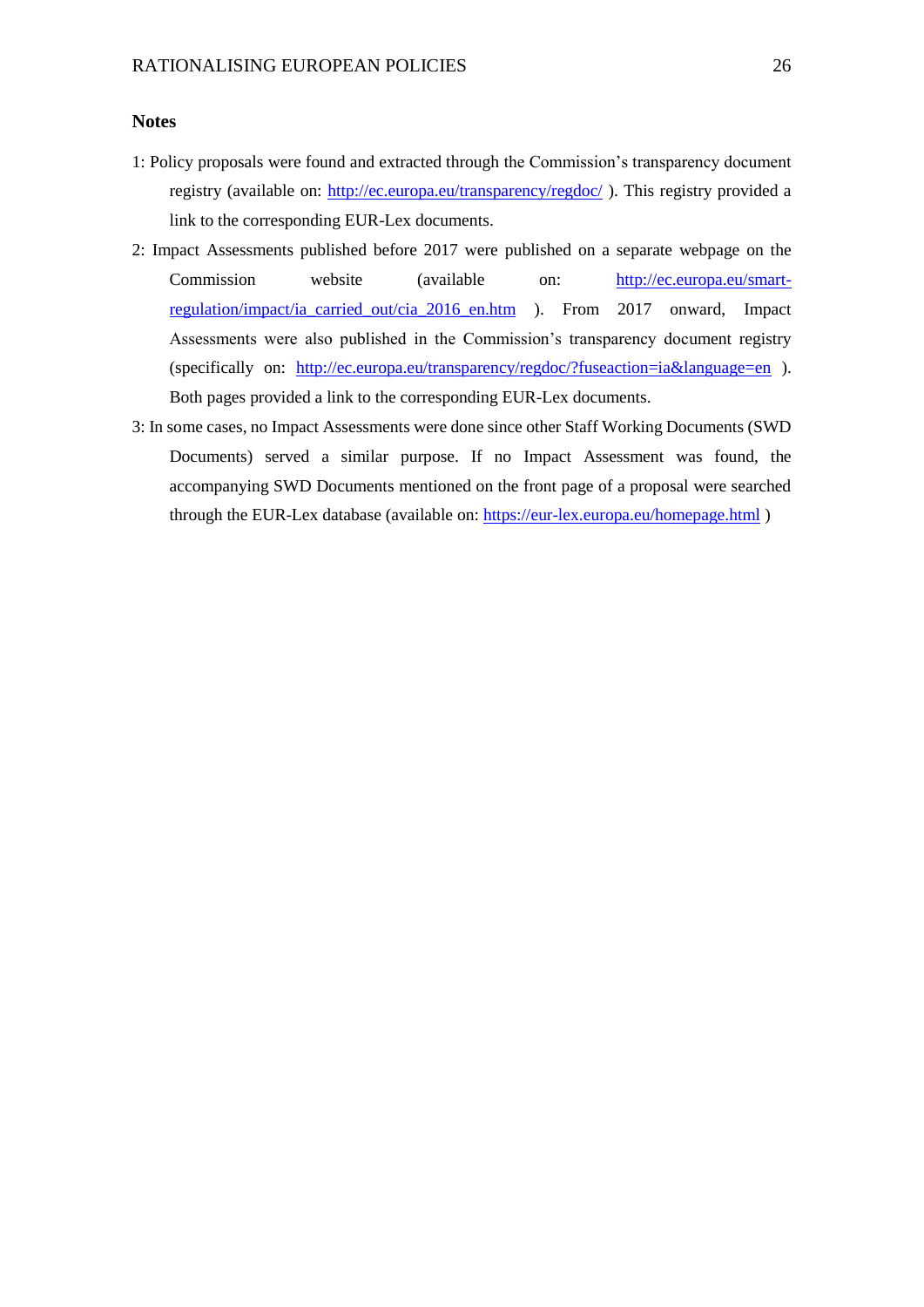#### **References**

- Ballaert, B. van (2015a). The politics behind the consultation of expert groups: An instrument to reduce uncertainty or to offset salience? *Politics and Governance, 3*(1), 139-150. doi:10.17645/pag.v3i1.84
- Ballaert, B. van (2015b). The politics of policy formulation within the European Commission. *Journal of European Integration, 37*(4), 509-516. doi:10.1080/07036337.2015.1026190
- Ballaert, B. van (2017). The European Commission's use of consultation during policy formulation: The effects of policy characteristics. *European Union Politics, 18*(3), 406-423. doi:10.1177/146517702004
- Brandsma, G.J., Heidbreder, E., & Mastenbroek, E. (2016). Accountability in the post-Lisbon European Union. *International Review of Administrative Sciences, 82*(4), 621-637. doi:10.1177/0020852316663312
- Bunea, A. (2017). Designing stakeholder consultations: Reinforcing or alleviating bias in the European Union system of governance? *European Journal of Political Research, 56*, 46-69. doi:10.1111/1475-6765.12165
- Bunea, A., & Thomson, R. (2015). Consultations with interest groups and the empowerment of executives: Evidence from the European Union. *Governance: An International Journal of Policy, Administration and Institutions, 28*(4), 517- 531. doi:10.1111/gove.12119
- Commission of the European Communities (2001). European Governance: A White Paper [PDF-Document]. COM(2001)428. Retrieved from [http://europa.eu/rapid/press-release\\_DOC-01-10\\_en.htm](http://europa.eu/rapid/press-release_DOC-01-10_en.htm)
- Dawson, M. (2015). The legal and political accountability structure of 'Post-Crisis' EU economic governance. *Journal of Common Market Studies, 53*(5), 976-993. doi:10.1111/jcms.12248
- Dawson, M. (2016). Better regulation and the future of EU regulatory law and politics. *Common Market Law Review, 53*(5), 1209-1236. Retrieved from <https://www.kluwerlawonline.com/index.php>
- European Commission (2014). *The European Union explained: How the EU works* [Electronic Book, PDF Document]. Luxembourg: Publications Office. doi:10.2775/11255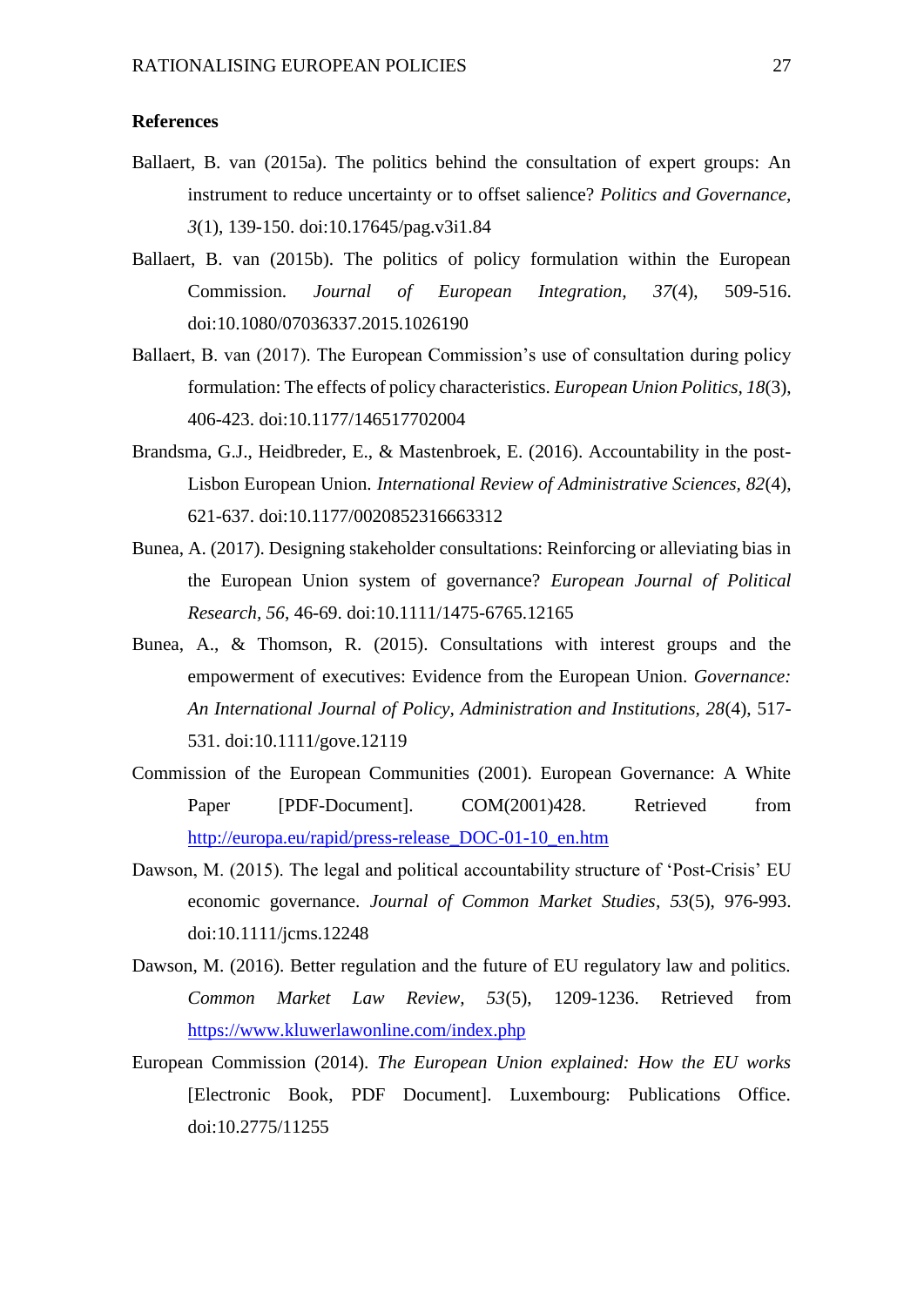- European Commission (2015a, May 19). Better Regulation Agenda: Enhancing transparency and scrutiny for better EU law-making [Press-release, PDF Document]. Retrieved from [http://europa.eu/rapid/press-release\\_IP-15-](http://europa.eu/rapid/press-release_IP-15-4988_en.htm) [4988\\_en.htm](http://europa.eu/rapid/press-release_IP-15-4988_en.htm)
- European Commission (2015b, May 19). Better regulation for better results An EU agenda [PDF Document]. COM(2015)215-F1
- European Commission (2017, July 7). Better Regulation Guidelines [PDF Document]. SWD(2017)350
- European Commission (n.d.-a). Better regulation: why and how [web-page]. Retrieved from: [https://ec.europa.eu/info/law/law-making-process/planning-and](https://ec.europa.eu/info/law/law-making-process/planning-and-proposing-law/better-regulation-why-and-how_en)[proposing-law/better-regulation-why-and-how\\_en](https://ec.europa.eu/info/law/law-making-process/planning-and-proposing-law/better-regulation-why-and-how_en)
- European Commission (n.d.-b). Better regulation toolbox. Chapter 7 Introduction. [PDF Document]. Retrieved April 16, 2018, from [https://ec.europa.eu/info/files/toolbox-introduction-chapter-7\\_en](https://ec.europa.eu/info/files/toolbox-introduction-chapter-7_en)
- European Commission (n.d.-c). Better regulation toolbox. Tool 53: The consultation strategy. [PDF Document]. Retrieved April 16, 2018, from [https://ec.europa.eu/info/files/better-regulation-toolbox-53\\_en](https://ec.europa.eu/info/files/better-regulation-toolbox-53_en)
- European Commission (n.d.-d). Better regulation toolbox. Tool 54: Conducting the consultation activities and data anlaysis. [PDF Document]. Retrieved April 16, 2018, from [https://ec.europa.eu/info/files/better-regulation-toolbox-54\\_en](https://ec.europa.eu/info/files/better-regulation-toolbox-54_en)
- European Commission (n.d.-e). Better regulation toolbox. Tool 55: Informing policymaking – the synopsis report. [PDF Document]. Retrieved April 16, 2018, from [https://ec.europa.eu/info/files/better-regulation-toolbox-55\\_en](https://ec.europa.eu/info/files/better-regulation-toolbox-55_en)
- European Commission (n.d.-f). Better regulation toolbox. Tool 56: Stakeholder feedback mechanisms. [PDF Document]. Retrieved April 16, 2018, from [https://ec.europa.eu/info/files/better-regulation-toolbox-56\\_en](https://ec.europa.eu/info/files/better-regulation-toolbox-56_en)
- European Union (n.d.-a). European Commission [web-page]. Retrieved July 3, 2018, from [https://europa.eu/european-union/about-eu/institutions-bodies/european](https://europa.eu/european-union/about-eu/institutions-bodies/european-commission_en)[commission\\_en](https://europa.eu/european-union/about-eu/institutions-bodies/european-commission_en)
- European Union (n.d.-b). European Parliament [web-page]. Retrieved July 3, 2018, from [https://europa.eu/european-union/about-eu/institutions-bodies/european](https://europa.eu/european-union/about-eu/institutions-bodies/european-parliament_en)[parliament\\_en](https://europa.eu/european-union/about-eu/institutions-bodies/european-parliament_en)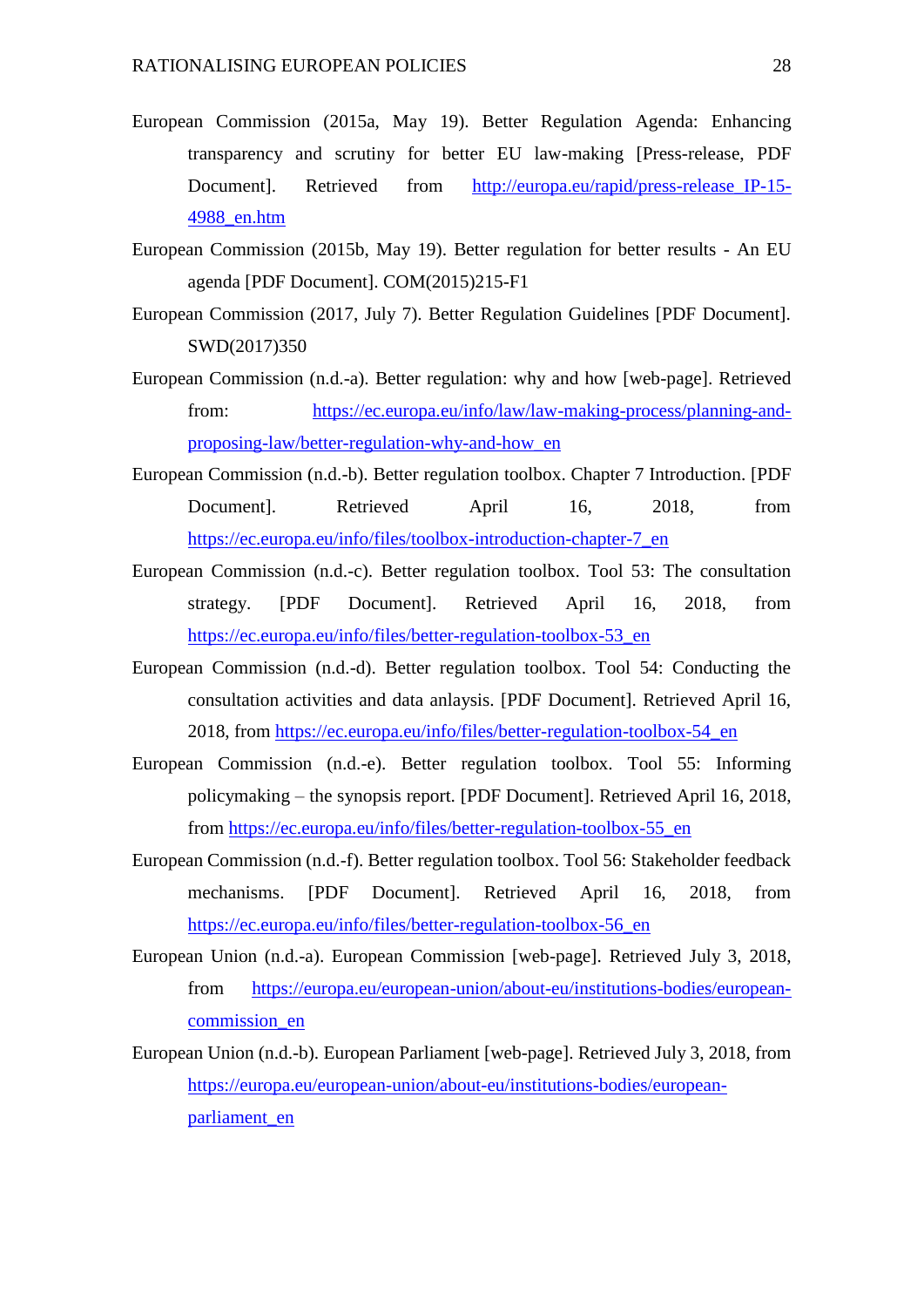- European Union (n.d.-c). How EU decisions are made [web-page]. Retrieved July 3, 2018, from [https://europa.eu/european-union/eu-law/decision](https://europa.eu/european-union/eu-law/decision-making/procedures_en)[making/procedures\\_en](https://europa.eu/european-union/eu-law/decision-making/procedures_en)
- European Union (n.d.-d). Institutions and Bodies [web-page]. Retrieved July 3, 2018, from [https://europa.eu/european-union/about-eu/institutions-bodies\\_en](https://europa.eu/european-union/about-eu/institutions-bodies_en)
- Field, A. (2014). *Discovering Statistics Using IBM SPSS Statistics* (4<sup>th</sup> ed.). London: Sage Publications Ltd.
- Hartlapp, M., Metz, J., & Rauh, C. (2014). *Which Policy for Europe?: Power and Conflict Inside the European Commission*. Oxford: Oxford University Press
- Klüver, H. (2013). *Lobbying in the European Union: interest groups, lobbying coalitions, and policy change.* Oxford: Oxford University Press.
- Langhof, H., Lander, J., & Strech, D. (2016). Input analysis for two public consultations on the EU Clinical Trials Regulation. *Health Research Policy and Systems, 14*(69). doi:10.1186/s12961-016-0141-0
- Metz, J. (2013). Expert groups in the European Union: A sui generis phenomenon? *Policy and Society, 32*(3), 267-278. doi:10.1016/j.polsoc.2013.07.007
- Quittkat, C. (2011). The European Commission's online consultations: A success story? *Journal of Common Market Studies, 49*(3), 652-674. doi:10.111/j.1468- 5965.2010.02147.x
- Rauh, C., (2018). EU politicization and policy initiatives of the European Commission: the case of consumer policy. *Journal of European Public Policy.*  doi:10.1080/13501763.2018.1453528
- Schmidt, V. A. (2013). Democracy and legitimacy in the European Union revisited: Input, output and 'throughput'. *Political Studies, 61*(1), 2-22. doi:10.1111/j.1467- 9248.2012.00962.x
- Voorst, S. van, & Zwaan, P. (2018). The (non-)use of ex post legislative evaluations by the European Commission. *Journal of European Public Policy.* doi:10.1080/13501763.2018.1449235
- Wille, A (2010). Political–bureaucratic accountability in the EU Commission: modernising the executive. *West European Politics, 33*(5), 1093-1116. doi:10.1080/01402382.2010.486137
- Zwaan, P., & Alons, G. (2015). Legitimating the CAP: The European Commission's discursive strategies for regaining support for direct payments. *Journal of*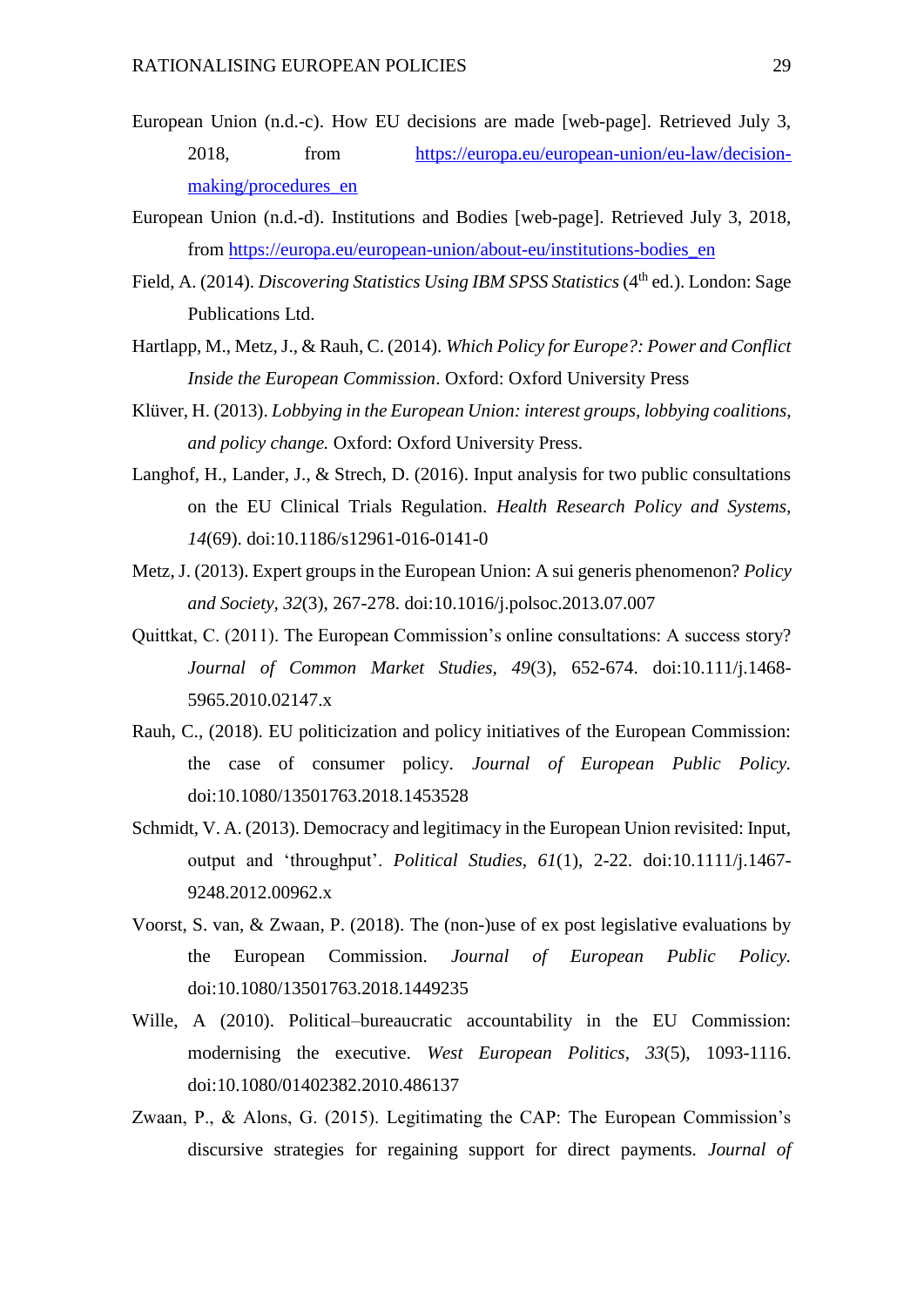*Contemporary European Research, 11*(2), 162-178. Retrieved from <https://www.jcer.net/index.php/jcer>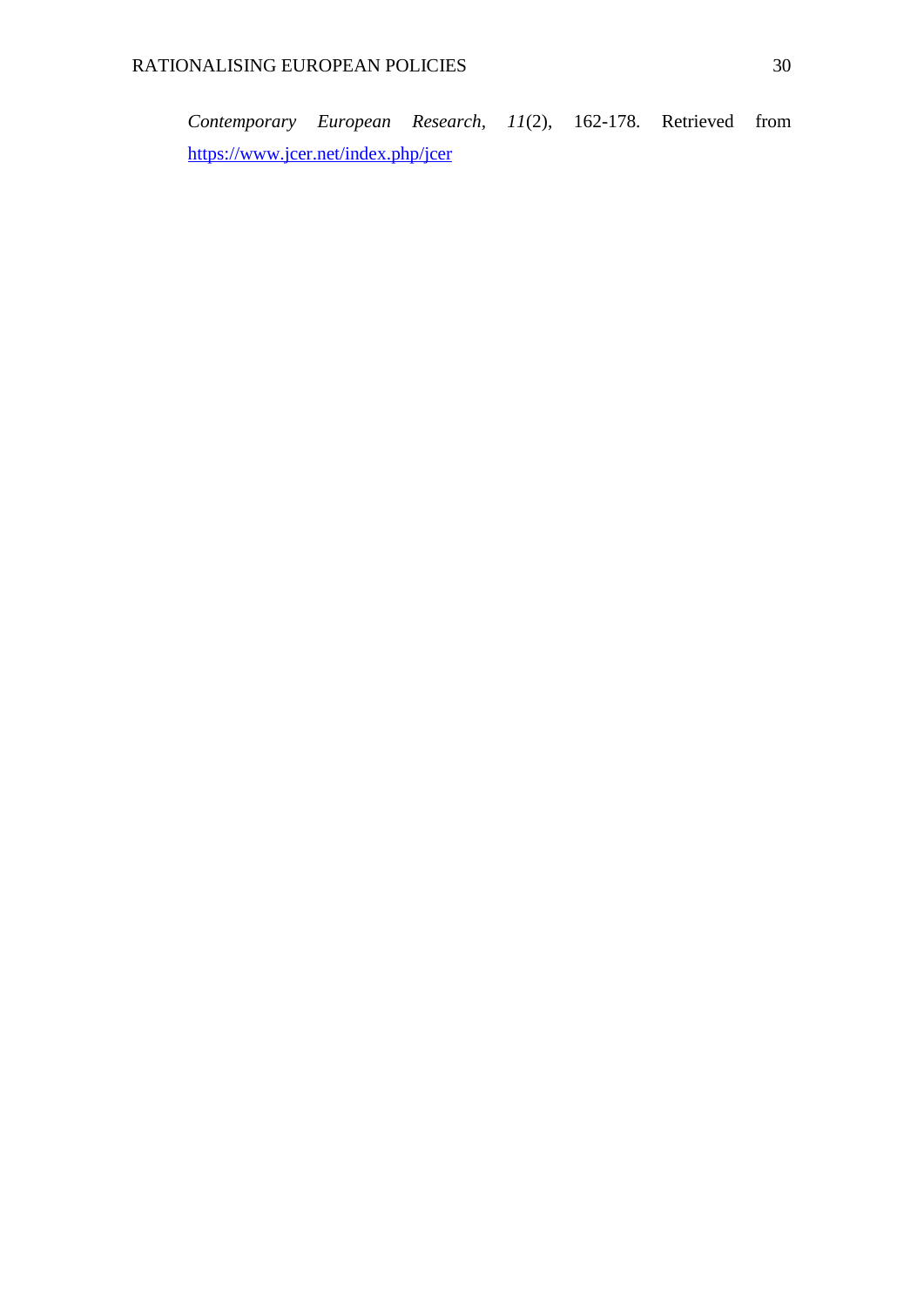## **Appendices**

## *Appendix A - Terminology*

**BR (initiative)** – the Better Regulation initiative announced by the Juncker Commission in May 2015, which lead to the Better Regulation guidelines and toolbox.

**Commission –** the European Commission

**(Commission) DG** – (Commission) Directorate General

**Council** – the Council of the European Union/Council of Ministers

**ECSC** – the (former) European Coal and Steel Community

**EP** – the European Parliament

**EU** – the European Union

**European Council** – the specific configuration of the Council of the European Union that gathers together all the heads of state/government of EU member states

**ISSG** – Inter-service Steering Group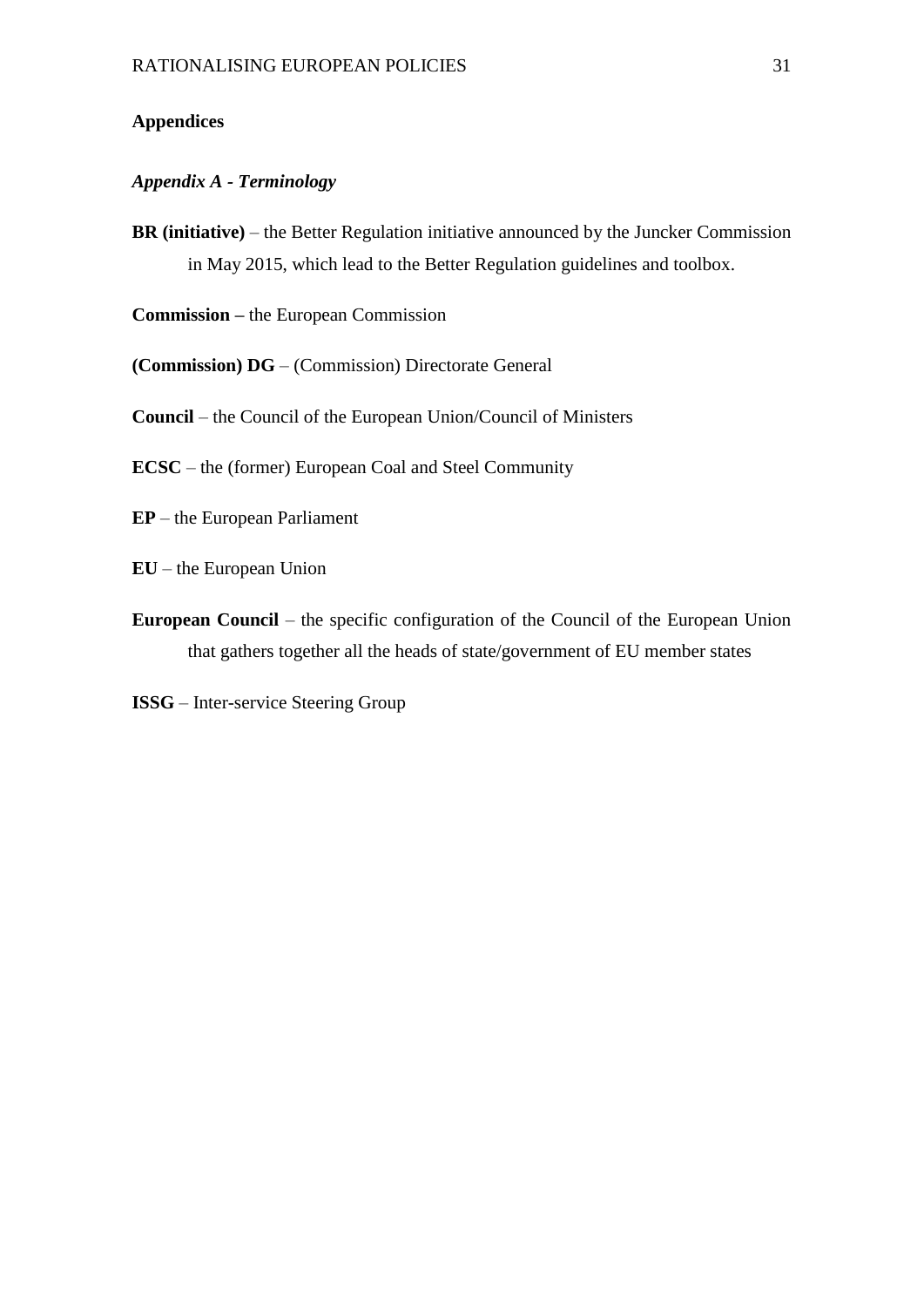# *Appendix B – Full Model and Test Statistics for Multiple Regression Model*

Table 6.

|                         |      |       |            |                 | <b>Change Statistics</b> |            |           |         |
|-------------------------|------|-------|------------|-----------------|--------------------------|------------|-----------|---------|
|                         |      |       |            | of<br><b>SE</b> | $R^2$                    | $F$ Change | Sig.<br>F | Durbin- |
| Model<br>$\overline{R}$ |      | $R^2$ | Adj. $R^2$ | Estimate        | Change                   |            | Change    | Watson  |
|                         | .117 | .014  | .000       | 1.405           | .014                     | .972       | .328      |         |
| $\overline{2}$          | .174 | .030  | .002       | 1.403           | .016                     | 1.173      | .283      |         |
| 3                       | .182 | .033  | $-.010$    | 1.412           | .003                     | .208       | .650      |         |
| $\overline{4}$          | .262 | .069  | .013       | 1.396           | .035                     | 2.549      | .115      | 1.403   |

*Model Summary of Hierarchical model in Tables 5* (N=72)

*Note:* Dependent Variable: Expertise/Support; 4 Models include hierarchically added independent variables Internal Salience, Settings, Dummy for Type New, Better Regulation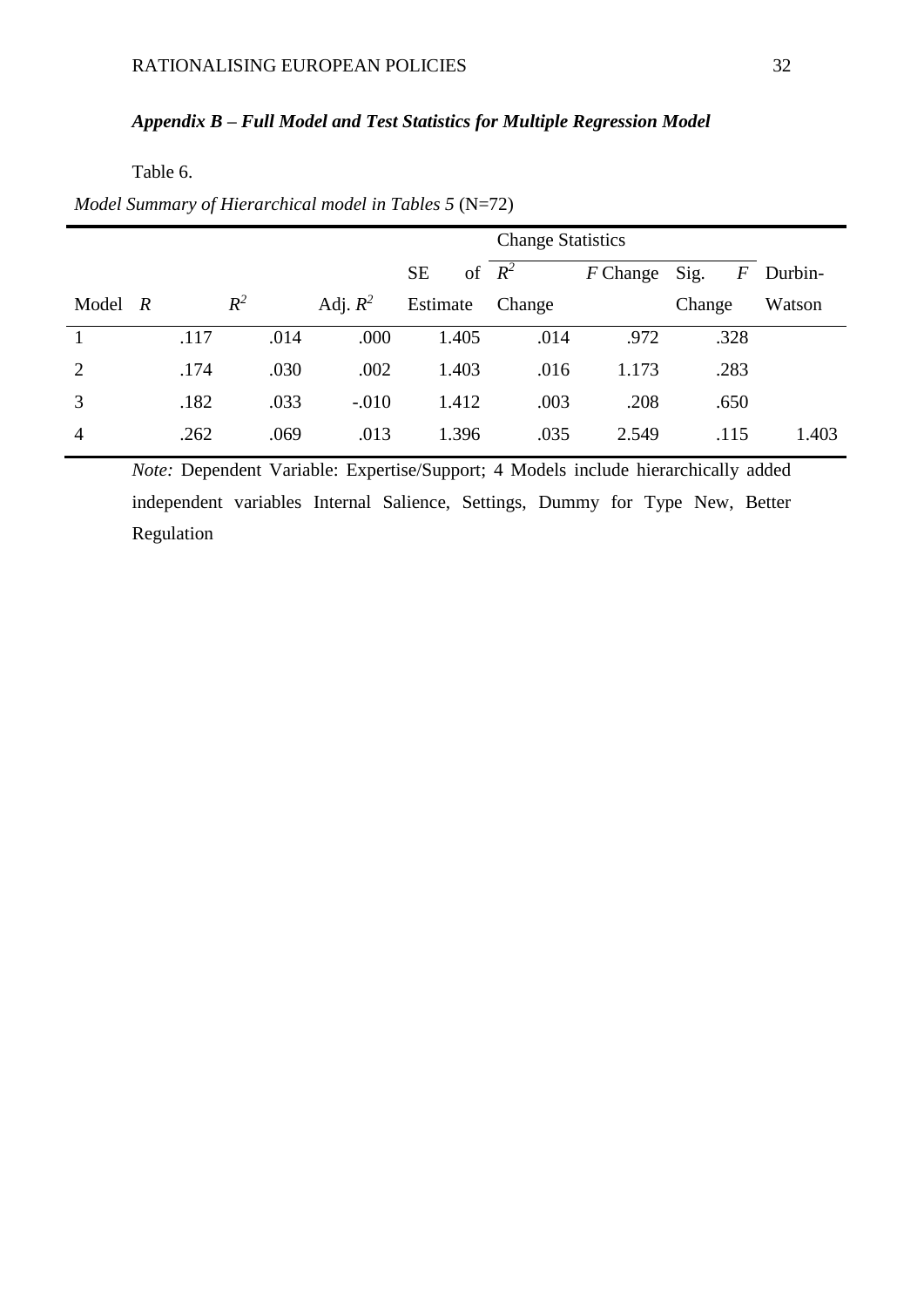# Table 7.

# *Hierarchical Multiple Regression Model for 'Expertise/Support'* (N=72)

|                |                          |                  |      |                          |         |            |                          | <b>Collinearity Statistics</b> |
|----------------|--------------------------|------------------|------|--------------------------|---------|------------|--------------------------|--------------------------------|
|                | Model                    | $\boldsymbol{b}$ | SE   | $\beta$                  | t       | $p$ -value | Tolerance VIF            |                                |
| 1              | (Constant)               | 5.160            | .315 |                          | 16.402  | .000       |                          |                                |
|                | <b>Internal Salience</b> | .070             | .071 | .117                     | .986    | .328       | 1.000                    | 1.000                          |
| 2              | (Constant)               | 4.810            | .451 | $\blacksquare$           | 10.672  | .000       |                          |                                |
|                | <b>Internal Salience</b> | .059             | .072 | .099                     | .828    | .411       | .981                     | 1.020                          |
|                | Settings                 | .155             | .143 | .130                     | 1.083   | .283       | .981                     | 1.020                          |
| 3              | (Constant)               | 4.958            | .557 | $\qquad \qquad -$        | 8.895   | .000       | $\overline{\phantom{a}}$ | $\overline{\phantom{0}}$       |
|                | <b>Internal Salience</b> | .058             | .072 | .096                     | .798    | .428       | .978                     | 1.022                          |
|                | Settings                 | .128             | .156 | .107                     | .823    | .413       | .840                     | 1.191                          |
|                | <b>Type New</b>          | $-166$           | .364 | $-.059$                  | $-.456$ | .650       | .847                     | 1.180                          |
| $\overline{4}$ | (Constant)               | 4.158            | .745 | $\overline{\phantom{a}}$ | 5.580   | .000       | $\overline{\phantom{0}}$ |                                |
|                | <b>Internal Salience</b> | .074             | .072 | .123                     | 1.025   | .309       | .958                     | 1.043                          |
|                | Settings                 | .222             | .165 | .185                     | 1.347   | .183       | .733                     | 1.364                          |
|                | <b>Type New</b>          | $-.069$          | .365 | $-.025$                  | $-.189$ | .851       | .824                     | 1.214                          |
|                | <b>Better Regulation</b> | .637             | .399 | .204                     | 1.597   | .115       | .848                     | 1.180                          |

*Note*: Dependent Variable: Expertise/Support, 4 Models include hierarchically added independent variables Internal Salience, Settings, Dummy for Type New, Better Regulation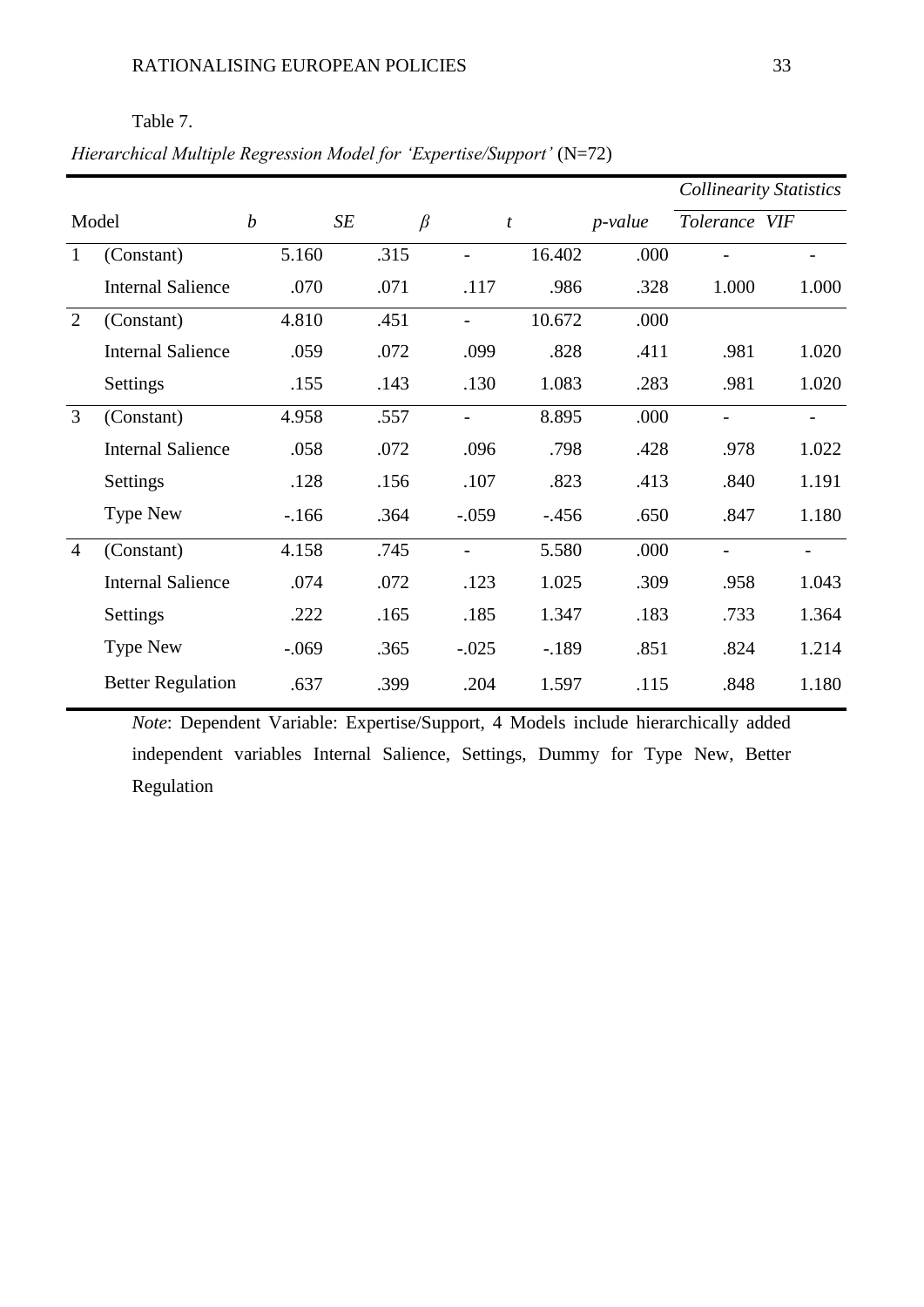| Case   | Std.     | Expertise/ | Predicted | Residual | Cook's   |
|--------|----------|------------|-----------|----------|----------|
| Number | Residual | Support    | Value     |          | Distance |
| 79     | 3.352    | 10.00      | 5.321     | 4.679    | .176     |
| 88     | 1.979    | 8.00       | 5.238     | 2.762    | .066     |
| 52     | 1.800    | 8.00       | 5.488     | 2.512    | .053     |
| 10     | 1.389    | 7.50       | 5.561     | 1.939    | .036     |
| 34     | 1.114    | 7.14       | 5.589     | 1.554    | .012     |
| 41     | 1.076    | 6.86       | 5.356     | 1.501    | .009     |
| 65     | 1.026    | 7.14       | 5.711     | 1.431    | .015     |
| 66     | 1.024    | 6.67       | 5.238     | 1.429    | .011     |
| 24     | 1.020    | 6.67       | 5.244     | 1.423    | .037     |
| 69     | 1.012    | 6.82       | 5.406     | 1.412    | .009     |

*Casewise Diagnostics & Cook's Distance*

Table 8.

*Note:* Based on the results for Hierarchical Model 4 in Table 4; the top 10 cases of biggest Residuals were included in this table